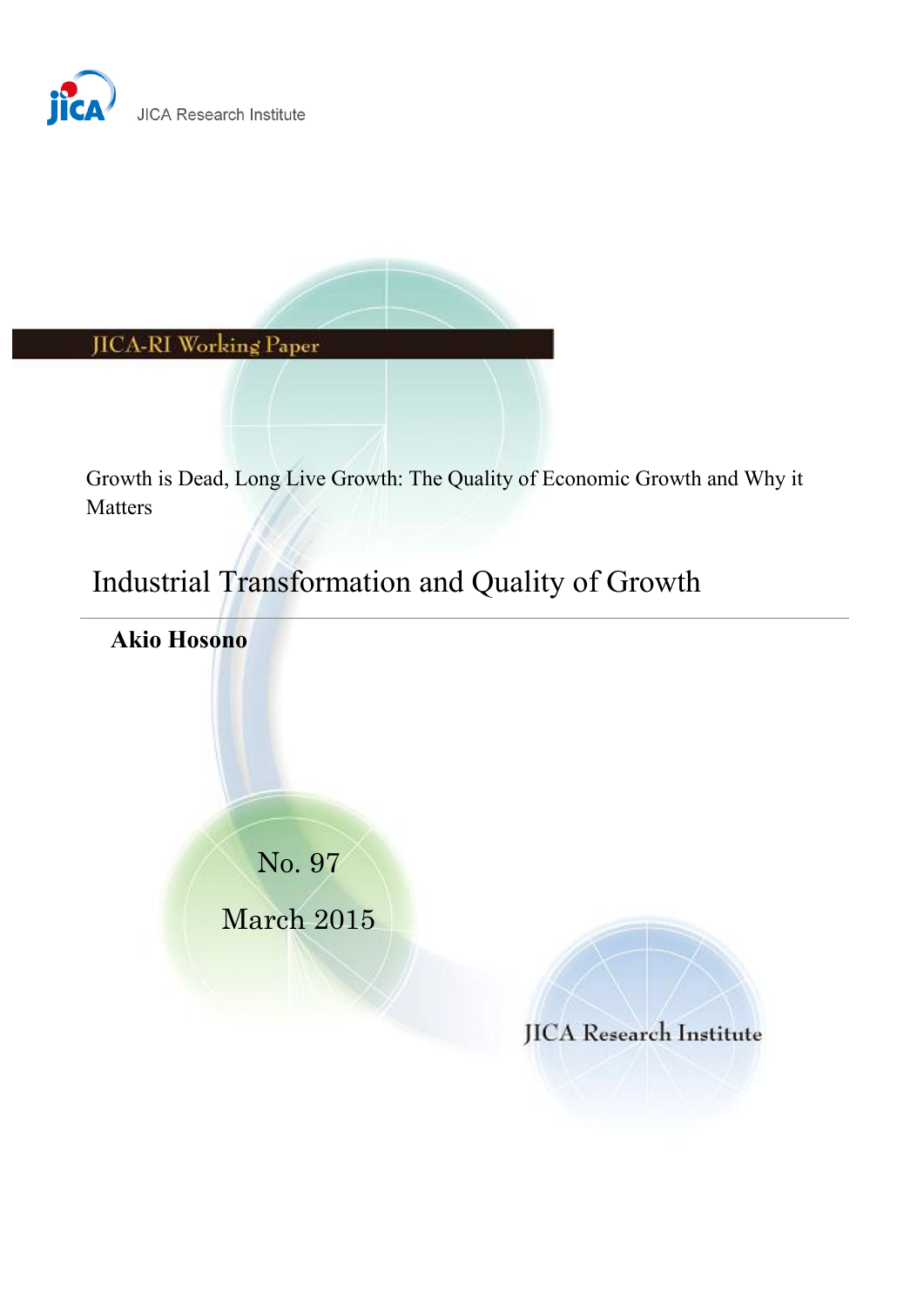

# **JICA Research Institute**

Use and dissemination of this working paper is encouraged; however, the JICA Research Institute requests due acknowledgement and a copy of any publication for which this working paper has provided input. The views expressed in this paper are those of the author(s) and do not necessarily represent the official positions of either the JICA Research Institute or JICA.

JICA Research Institute 10-5 Ichigaya Honmura-cho Shinjuku-ku Tokyo 162-8433 JAPAN TEL: +81-3-3269-3374 FAX: +81-3-3269-2054

Copyright ©2015 Japan International Cooperation Agency Research Institute All rights reserved.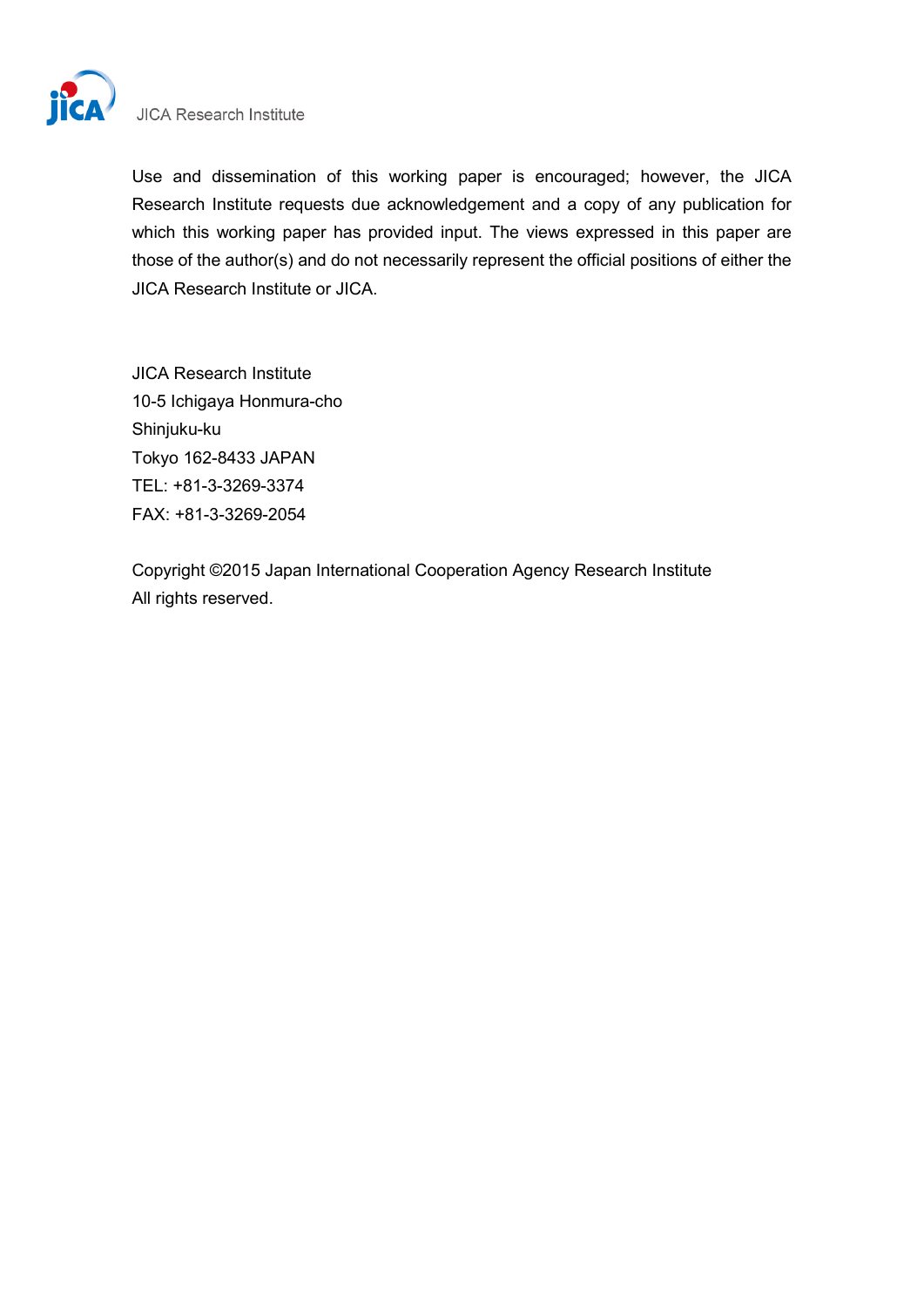## **Industrial Transformation and Quality of Growth**

Akio Hosono<sup>∗</sup>

#### **Abstract**

-

This paper aims to gain insights into the interrelationship between transformation and quality of growth with attributes such as being inclusive, sustainable, innovative, secure, and balanced. It draws on case studies regarding four outstanding cases of industrial transformation. This analysis found that quality of growth needs to be discussed in the context of transformation because it features basically in the driving forces of growth, and that the interrelationship between transformation and quality of growth needs to be considered in a holistic manner as a comprehensive target to be achieved. As such, it might be more realistic to design measures to attain the desired attributes of quality of growth alongside the development of specific industries, within which structural transformation is taking place. On the other hand, as the interrelationship between attributes of quality growth and industrial transformation is complex, a comprehensive approach is needed, which pays due attention to macro-economic balance and stability, fiscal balance, synergy, trade-offs, and so on.

**Keywords**: quality of growth, transformation, inclusiveness, sustainability, Cerrado, aquaculture, garment, automobile, Brazil, Chile, Bangladesh, Thailand

<sup>∗</sup> Senior Research Adviser, JICA Research Institute [\(Hosono.Akio@jica.go.jp\)](mailto:Hosono.Akio@jica.go.jp)

This paper was originally prepared for a joint research project on 'Quality of Growth' conducted by the French Development Agency (AFD), the Institute of Development Studies (IDS), and JICA Research Institute. The author would like to thank Lawrence Haddad, Hiroshi Kato, Nicolas Meizel, an anonymous reviewer, and all the project members for their comments.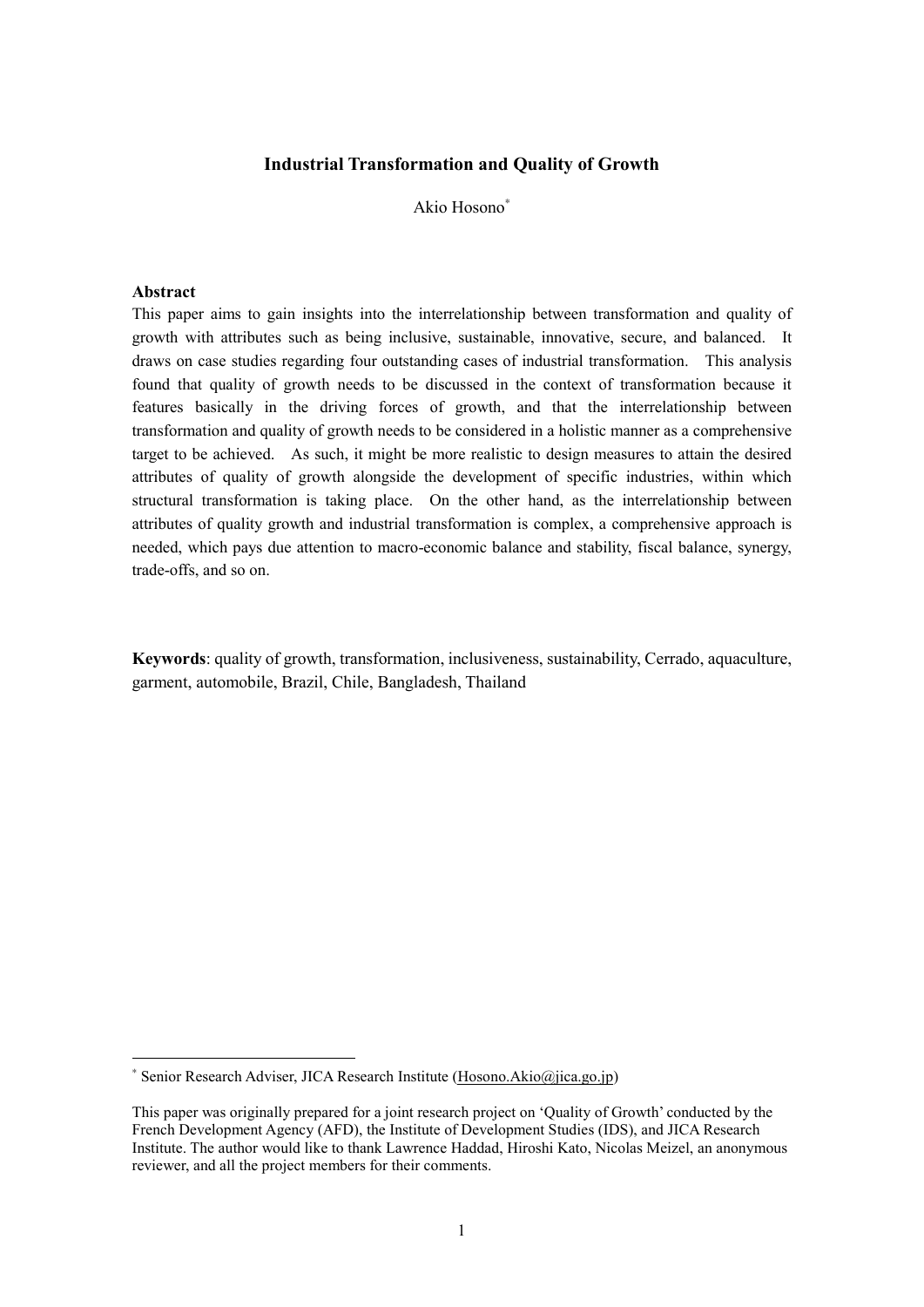## **1. Introduction**

The emphasis and priorities in international aids policy have changed significantly since the end of the Cold War. Even within the last two decades, dominant aid policy has shifted from macro-oriented structural adjustment to poverty reduction with concrete social sector targets, and subsequently to a search for a new source of growth (Ohno 2013, 1). As the World Development Report 2013 (World Bank 2012, 87) reminds us, the conventional wisdom was then to focus on growth and assume that improved living standards will follow. This is the main tenet behind "growth strategies", "growth diagnostics", and "binding constraints analysis," all of which aim to identify and remove obstacles to economic growth (87).

More recently, increasingly greater attention is being paid to "quality" of economic growth, in terms of its relations with jobs, the environment, learning, accumulation of skills and capabilities, innovation, and so on. Quality of growth was featured in Vinod et al. (2000), which explored issues of faster and better growth. In Asia and the Pacific region, APEC leaders gathered in Yokohama in 2010, and agreed on an "APEC Growth Strategy."<sup>1</sup> The strategy stressed that "the quality of growth" needs to be improved, so it will be more balanced, inclusive, sustainable, innovative, and secure. Ten months later, the World Economic Forum's Summer Davos in Asia held its annual meeting focusing on "Mastering Quality Growth," where sustainability, inclusion, fairness, balance, and technology and innovation were highlighted (World Economic Forum 2011, 3).

On the other hand, in recent policy debates on growth and development, including the post-2015 discussions, structural transformation has been featured much more. The Report of the High-Level Panel of Eminent Persons on the post-2015 Development Agenda is titled "A New Global Partnership: Eradicate Poverty and Transform Economies through Sustainable

<sup>&</sup>lt;sup>1</sup> "The APEC (Asia Pacific Economic Cooperation) Leaders' Growth Strategy" was agreed on Nov. 14<sup>th</sup>, 2010. It is referred to here as the "APEC Growth Strategy." APEC comprises 55% of real global GDP, 44% of global trade, and 40% of the global population. The APEC Growth Strategy mentions that APEC senior officials should report to leaders in 2015, for their review, on APEC's progress in promoting APEC Growth Strategy (APEC 2010, 12). Regarding the 22<sup>nd</sup>. APEC Economic Leaders' Declaration in 2014, see Section 2 of this paper.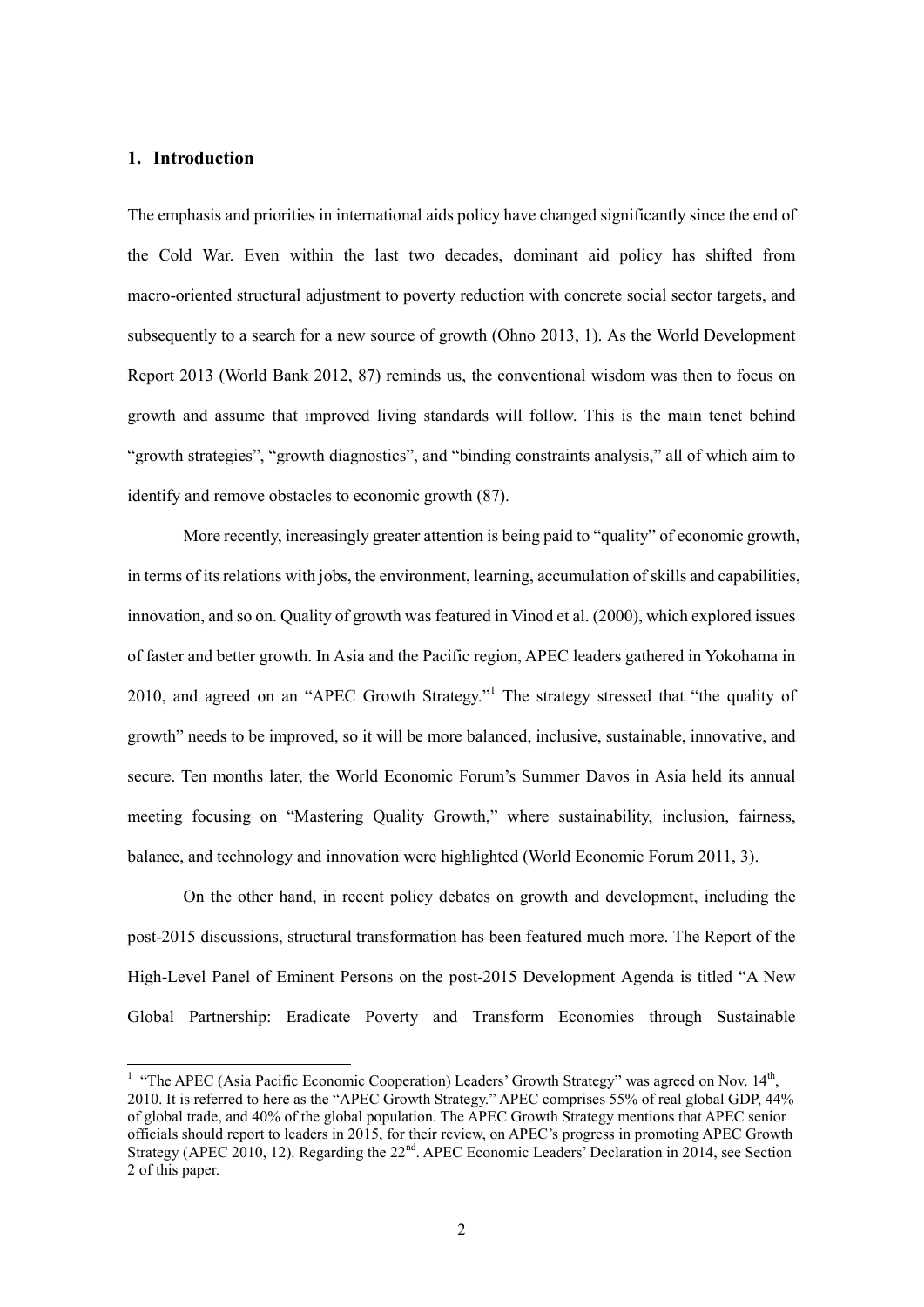Development" (hereinafter referred to as "The Report of HLP on the post-2015 Agenda"). The panel concluded that the post-2015 agenda needs to be driven by five big transformative shifts, $\frac{2}{3}$ including a call for the transformation of economies for jobs and inclusive growth. Likewise, focusing on economic transformation, the latest report of Asian Development Bank (ADB 2013a), mentions that development is distinct from aggregate growth, which can occur without significant transformation, as has happened in some oil-rich economies. This report highlights key components of structural transformation.3

Therefore, there now seems to be more of a consensus on the importance of quality of growth on the one hand and structural/industrial transformation on the other. However, we need to recognize that there is considerable diversity between countries in the agendas in regard to both the quality of growth and transformation. In the former agenda, countries that depend a lot on natural capital<sup>4</sup>, the focus of their quality of growth agenda could be sustainability. On the other hand, countries that are exposed to higher risk of natural disasters have to focus on resilience and human security. Some low income countries are strongly concerned with under-nutrition, which persists in spite of considerably high rates of growth as has happened in Sub-Sahara African countries.

There is also diversity in the transformation agenda. Challenges facing countries in terms of structural transformation are different as they move along the development path and changes in endowment. They could have different foci on infrastructure, human resource development, technological innovation and so on. In some countries, industrial challenges are shaped by special circumstances affecting particular groups, such as resource-rich countries, land-locked countries, small countries, countries located close to large consumer markets, and so on (World Bank 2012, 190). Thus, a typological approach could be useful to address these diversities. JICA and JBIC

<sup>&</sup>lt;sup>2</sup> The five big transformative shifts are: "Leave no one behind", "Put sustainable development at the core", "Transform economies for jobs and inclusive growth", "Build peace and effective, open and accountable public institutions", and "Forge a new global partnership" (High-Level Panel of Eminent Persons on the Post-2015 Agenda 2013, 7-12).

<sup>3</sup> The five components are reallocation of factors of production; diversification, upgrading, and deepening of the production and export baskets; use of new production methods and processes and different inputs; urbanization; and social changes (ADB 2013a, 3-5).

<sup>4</sup> Regarding natural capital, see Section 5.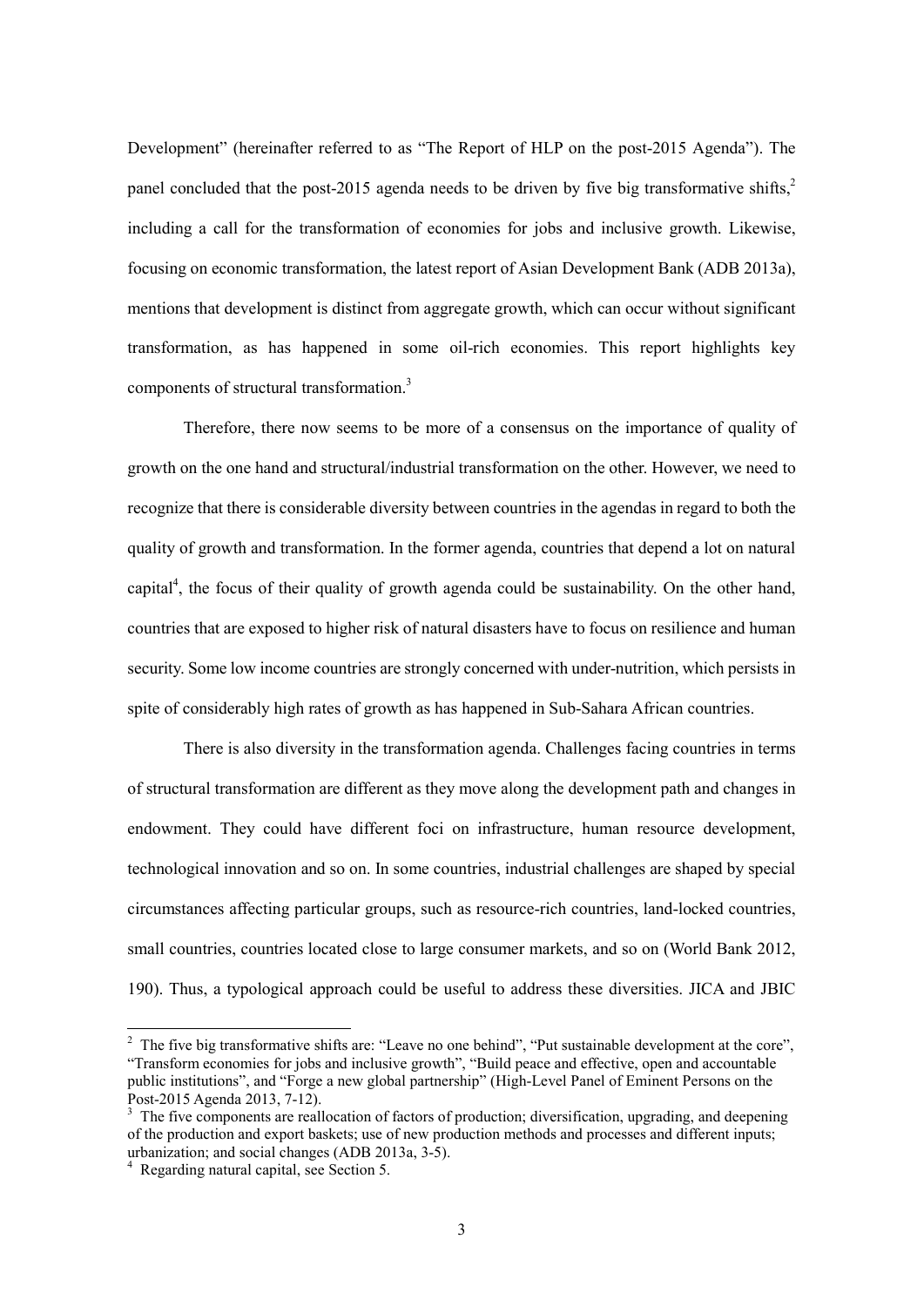(2008) distinguish, first of all, resource-rich countries and resource-poor countries. The World Bank (2012) identifies eight categories of "job challenges", including resource-rich countries, urbanizing countries and conflict-affected countries. Obviously, individual countries' growth strategies need to address their own transformation agenda as well as quality of growth agenda.

The main objective of this paper is to obtain insights into the "quality of growth" in terms of the above-mentioned attributes, namely, balanced, inclusive, sustainable, innovative, and secure aspects of growth, as well as the relationship with "structural transformation," drawing principally on selected outstanding cases of what we term "industrial development"<sup>5</sup> that have resulted in a remarkable economic transformation and growth in a country or in regions of a country. These cases presented here are the automobile industry in Thailand, the transformation of the "Cerrado" in Brazil from barren lands to a source of high-productivity agriculture, the garment industry in Bangladesh, and salmon farming in Chile.

The next section will discuss key issues and the analytical perspective of quality of growth and economic/industrial/structural transformation. Section 3 will review briefly the process of outstanding industrial development of the four cases. Then sections 4, 5, 6, 7 and 8 will discuss interrelationships, synergies and trade-offs among transformation and each of five attributes of quality of growth drawing on experiences of the outstanding cases. The final section (Section 9) presents some concluding remarks.

# **2. Key issues and analytical perspective**

 $\overline{a}$ 

The above discussion implies that the major challenge developing countries face is to transform their economies to achieve high-quality growth.

 $5$  As regards the definition of industry, see the last paragraph of this section.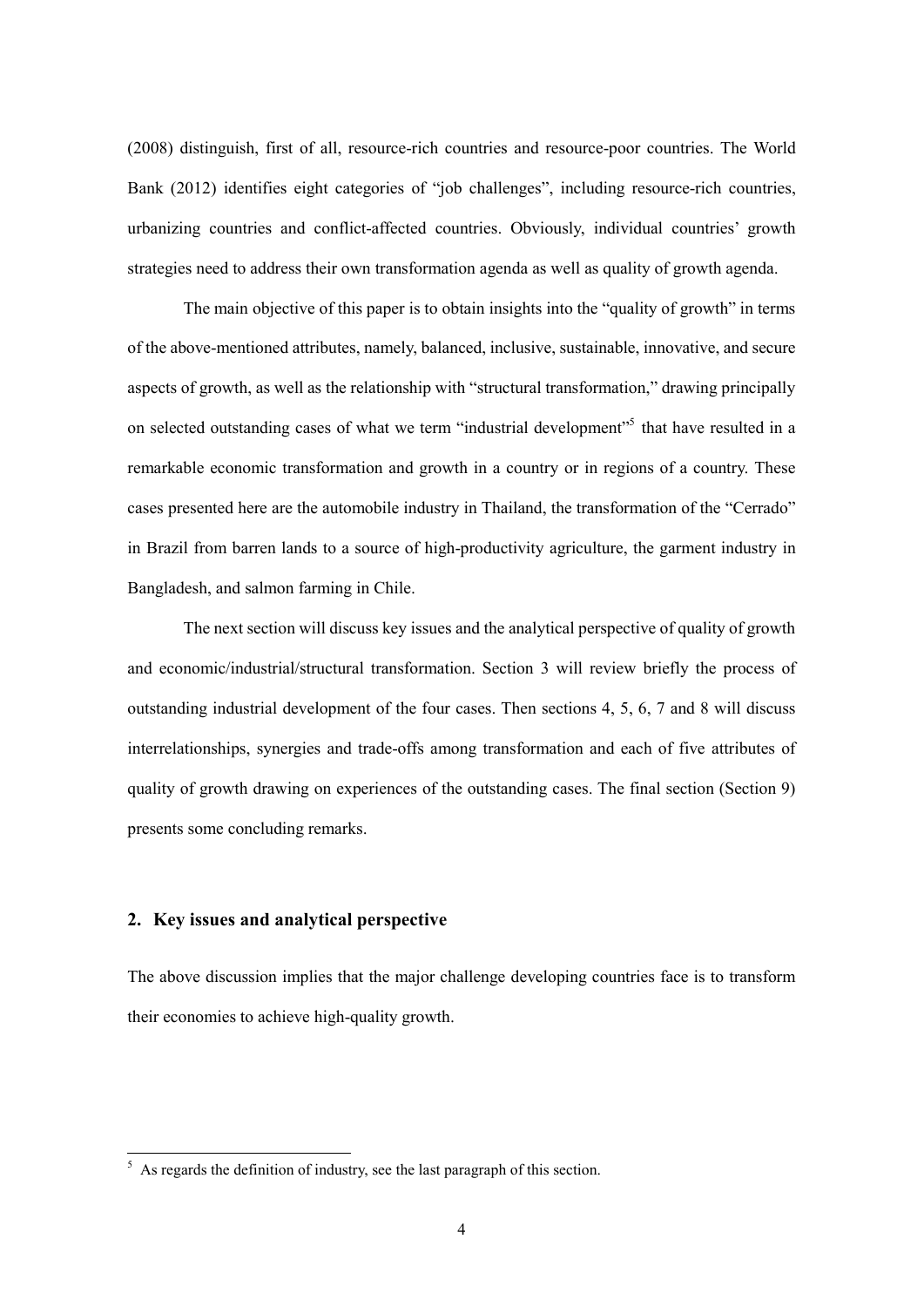## *Key issues of high "quality growth"*

Concerns about quality of growth have been increasing especially in Asia Pacific region. The leaders of APEC gathered in 2009 to chart a new growth paradigm for the Asia-Pacific region and agreed to formulate a comprehensive long-term growth strategy (APEC 2009, 1; APEC 2010, 2). As mentioned above, APEC leaders agreed on the APEC Growth Strategy in 2010, which highlighted "five growth attributes" and affirmed that, "APEC aims to achieve balanced, inclusive, sustainable, innovative, and secure growth" (2). The report of the "World Economic Forum Annual Meeting of the New Champions 2011: Mastering Quality Growth" (Summer Davos in Asia) stated that the Chinese premier's comprehensive plans underscored the many dimensions of the quest for quality growth, a concept with which the participants enthusiastically embraced. These included sustainability, inclusion, fairness, balance, and technology and innovation (World Economic Forum 2011, 3).

Many of the Asia Pacific countries also emphasize the importance of quality of growth. The new generation of Chinese leaders and the government set out an ambitious and comprehensive agenda for structural reforms in the "Decision by the Third Plenum Session of the Chinese Communist Party" held in 2013 in which, in addition to rebalancing the economy, other goals such as mitigating social inequality, protecting the environment and addressing climate change, addressing rural urban divide, and improving the quality of growth, are placed high in the policy agenda (Wang, Wang and Wang 2014, xi). In Japan, the *Annual Report on the Japanese Economy and Public Finance 2012* featured growth with "quality" (Japan. Cabinet Office 2012, 226). Some other countries of Asia including Malaysia, Thailand, India, Bhutan, and Vietnam, have been introducing a similar concept both explicitly and implicitly. For example, Malaysia launched a "New Economic Model", a framework of both inclusive and sustainable growth in 2012 (UN-ESCAP 2013, 8). Recently, in 2014, the Japanese Government posted a draft of the new "Development Cooperation Charter" to replace the "Official Development Assistance (ODA) Charter" for public comment. It highlights one of the most important challenges of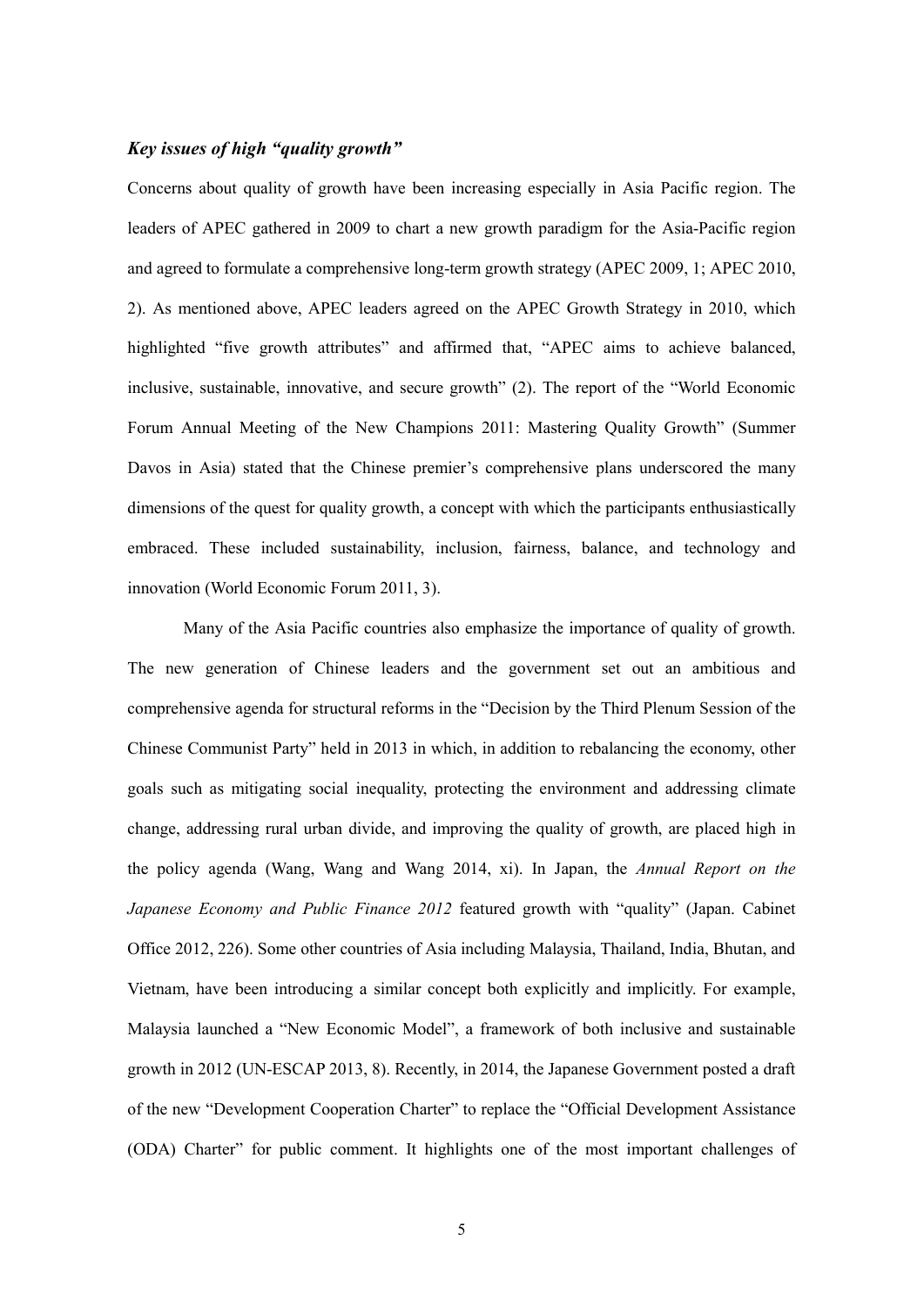development: "'high quality growth' and poverty reduction through this growth," in which inclusiveness, sustainability and resilience are stressed.

Most recently, the 22nd APEC Economic Leaders' Declaration: Beijing Agenda for an Integrated, Innovative and Interconnected Asia-Pacific (APEC 2014, 7) stated that, "We agree to strengthen macroeconomic policy coordination with a view to forging policy synergy, and creating a sound policy environment for the robust, sustainable, balanced and inclusive economic growth in the region." The declaration emphasized especially innovative growth: "We recognize innovation as an important lever for economic growth and structural reform" (7).

In terms of enhancing the analytical perspective of quality of growth, a report published by Economic and Social Commission for Asia and the Pacific (UN-ESCAP), titled *Shifting from Quantity to Quality: Growth with Equality, Efficiency, Sustainability and Dynamism* (UN-ESCAP 2013), deserves special attention. The report presents a holistic framework, distinguishing three dimensions of quality of growth: environmental, social and economic. It highlights five key determinants of quality of growth: inclusiveness in relation to environmental, social and economic benefits, efficiency and productivity in the use of natural, human and manufactured capital, structural transformation that promotes social and economic values, balanced investment in all forms of capital, and limits in the economic, social and environmental spheres (UN-ESCAP 2013, 7).

While all the above-mentioned documents emphasize the quality of growth, their foci are not necessarily the same. However, they commonly give a high priority to inclusiveness and sustainability. In addition, both APEC and Summer Davos documents refer to balanced growth and innovative growth. On the other hand, some aspects of secure growth of the APEC Growth Strategy, such as food security and food safety, infectious disease preparedness, control of non-communicable diseases and strengthening health systems, are included in the concept of inclusive growth of other documents. Likewise, while resilience constitutes an attribute of quality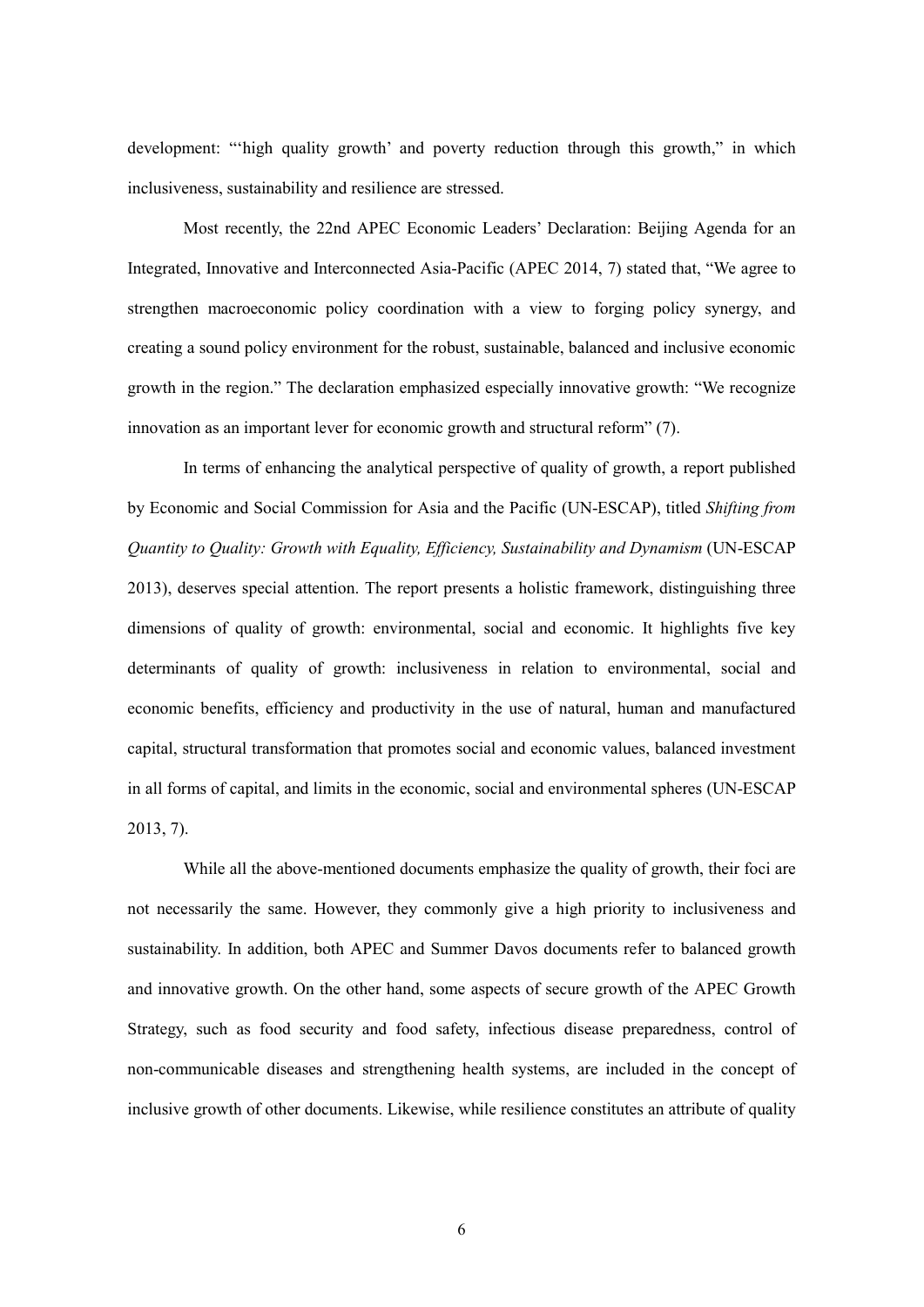growth in the Japanese Development Cooperation Charter, maximizing business and community resilience is included in the secure growth concept in the case of the APEC Growth Strategy.

As such, in summary we could safely say that the cited documents coincide in the importance of inclusiveness and sustainability as high priority attributes of growth. They draw on outcomes of discussion on these attributes over a decade as reviewed in the following section. Innovative growth and balanced growth are attracting attention more recently and have been included in the APEC Growth Strategy and the Summer Davos documents. APEC's Beijing Agenda emphasized innovative growth especially. Secured growth and resilience are explicitly indicated in the APEC Growth Strategy and in Japan's Development Cooperation Charter respectively, while they are included in the concept of other attributes of growth in other documents. We could conclude that, so far, APEC Growth Strategy could be considered as the most comprehensive and widely agreed framework for quality of growth. Accordingly this paper uses this framework as the principle reference for the quality of growth and focuses mainly on two aspects, inclusiveness and sustainability, paying due attention to other aspects of quality of growth as well.

#### *Relationship between quality of growth and transformation*

To start with, we summarize some of the basic aspects of economic/industrial/structural transformation, on which there has been growing consensus in recent years. First, we understand that transformation is crucial and creates a virtuous circle of growth and further transformation, as the ADB's report (ADB 2013a) envisages. The report argues that when structural transformation creates a virtuous circle, it leads to higher growth and higher income per capita, and these induce further changes in the structure of the economy. This implies that a transformation agenda features basically in the drivers of growth, while a quality of growth agenda focuses on the desired attributes of growth, which appear to be related to both means/process and ends of growth, as discussed later.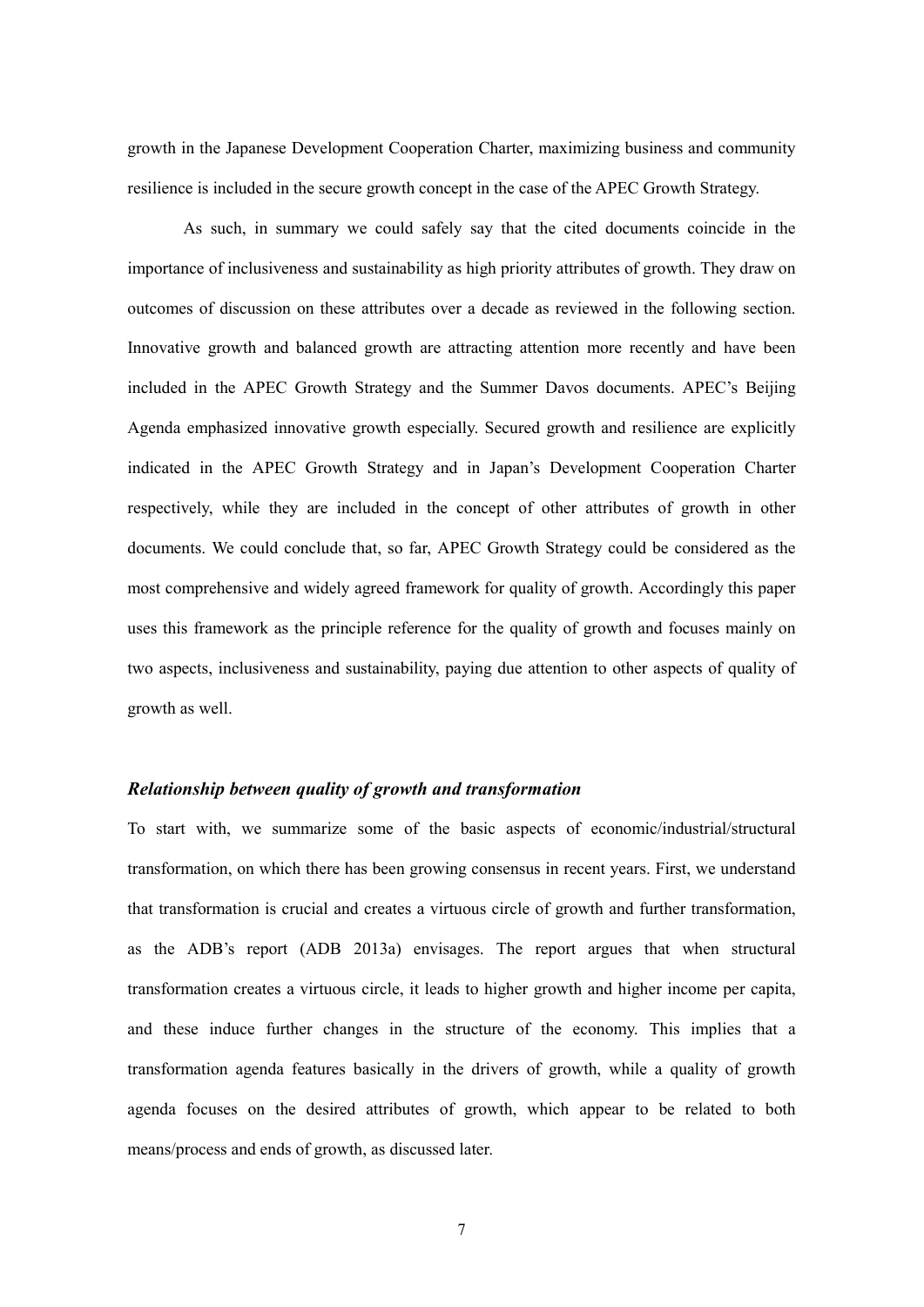Secondly, there is no standard model for transformation. As mentioned above, the transformation agenda differs among countries: for example, countries with a very high proportion of the population living in rural areas, early-industrializing countries, urbanizing countries, countries that need transformation from a labor-intensive to a knowledge-intensive economy, overcoming the middle-income trap. Figure 1 roughly illustrates the diverse transformation agenda with examples of some selected countries. Hence, from this viewpoint, there is no "one size fits all"-type standard model for transformation, although the common denominator of transformation is industrial structural change of an economy that generates growth.



Fig. 1 Diverse economic transformation agenda (Selected cases)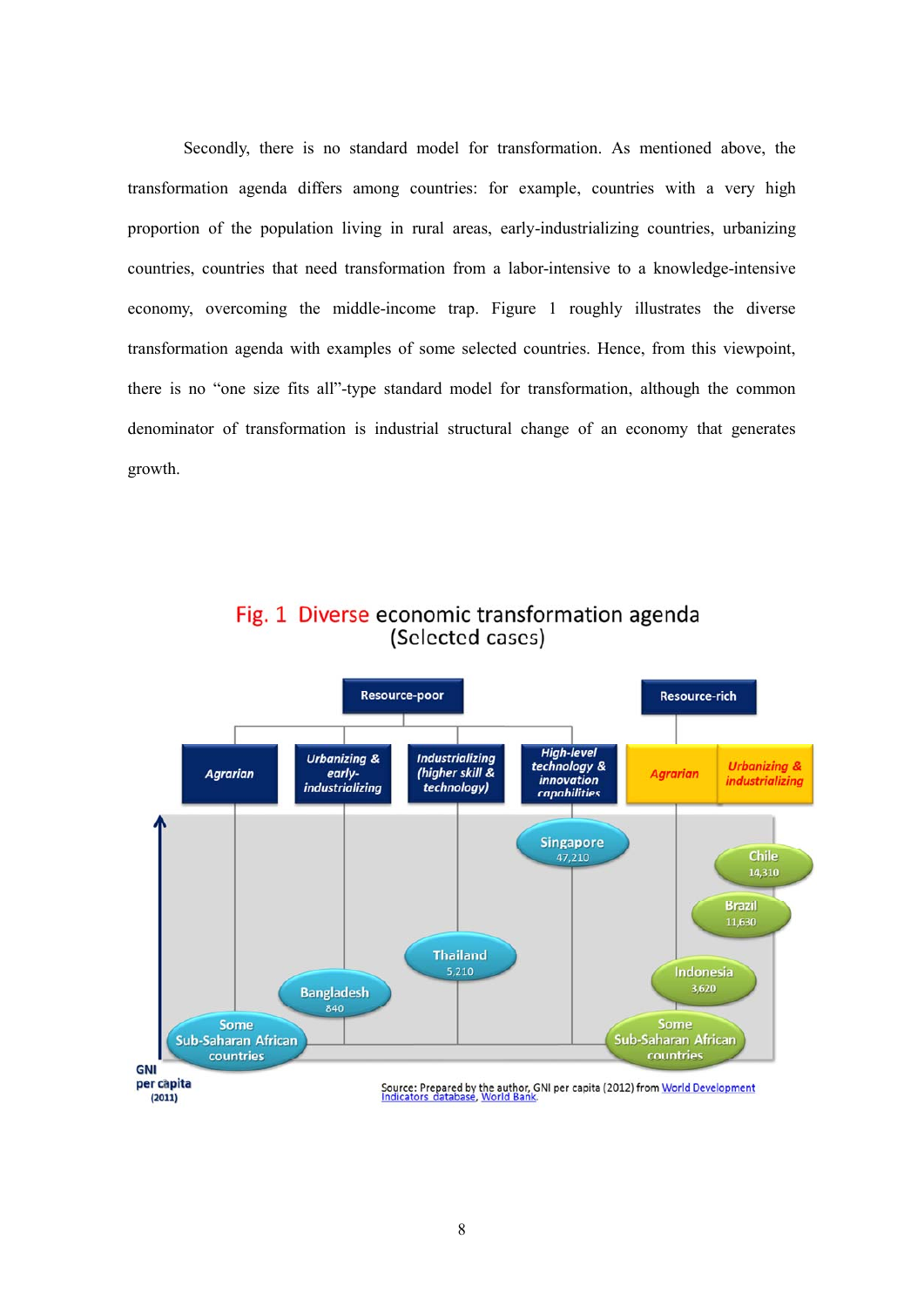Thirdly, it appears that structural transformation is closely related to changes of endowments or assets and changes in comparative advantage, as well as higher efficiency of economy, innovation and technological progress. As Vinod et al. (2000) illustrate with the use of a framework of asset accumulation, growth, and welfare, "investments in physical, human and natural capital, together with many policy reforms, contribute to technological progress and the growth of total factor productivity (TFP), thereby boosting growth" (xxvi).

The nexus between changing endowments or asset accumulation and transformation could be more clearly explained by changing or dynamic comparative advantage. According to Noman and Stiglitz (2012), the "old" policies focused on improving economic efficiency within a static framework, "but the essence of development is dynamic. What matters, for instance, is not comparative advantage as of today, but dynamic comparative advantage" (7). Lin (2012), likewise, discusses 'changing comparative advantage,' arguing that "the more effective route for their learning and development is to exploit the advantages of backwardness and upgrade and diversify into new industries according to the changing comparative advantages determined by the changes in their endowment structure" (73).

Among key components of structural transformation identified by ADB (2013a), are reallocation of factors of production, diversification, upgrading, and deepening of the production and export baskets, and use of new production methods and processes and different inputs. These are intimately related to the changing or dynamic comparative advantage.

As such, quality of growth needs to be discussed in the context of transformation, because it is a driver of growth and could be related to different attributes of growth. As discussed above, the most widely agreed on and one of the most comprehensive definitions of quality of growth appears to be that of the APEC Growth Strategy, namely, to improve quality of growth focusing on five desired attributes for economic growth. In the action plan of the Growth Strategy, structural reform, human resource and entrepreneurship development, green growth, knowledge-based economy and human security are mentioned. Figure 2 roughly illustrates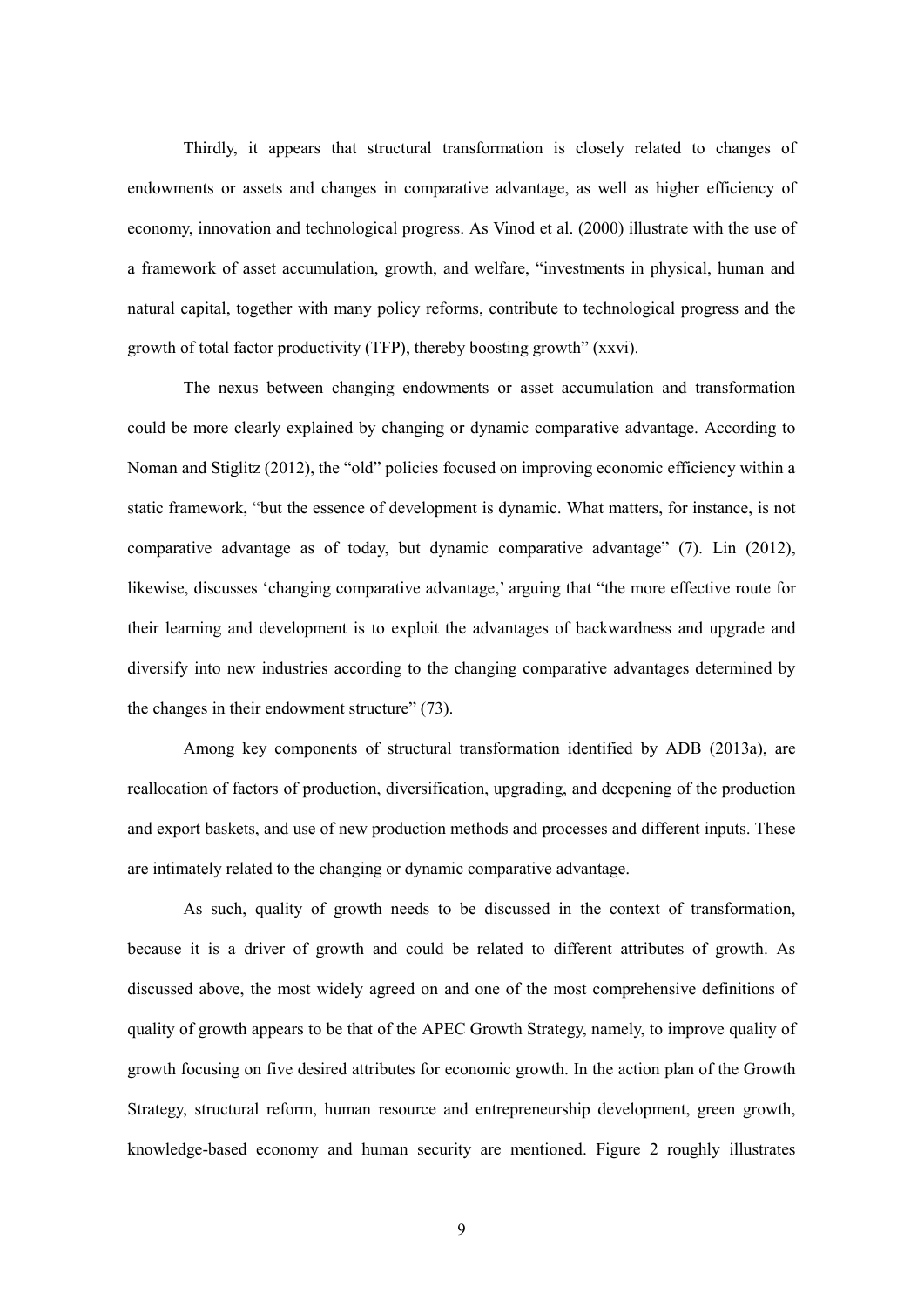diverse quality of growth agenda with some selected examples of concrete actions to address the agenda.

#### Fig. 2 Diverse "quality of growth" agenda Examples of concrete actions to achieve growth with different desired attributes **Quality of growth** Sustainable Innovative **Balanced** Inclusive **Secure** (growth) (growth) (growth) (growth) (growth) Structural reform; Human resources and entrepreneurship development Knowledgebased economy; Trade-offs, Synergy, **Addressing Priorities, Macro-economic** middle income balance **trap** Green iscal balance growth **Human Security Jobs and inclusive** development Note: Issues indicated in circles are "Action Plans" of APEC Growth Strategy, and other initiatives added by the author (in italic). 3 Source: Prepared by the author, based on APEC Growth Strategy (2010)

Therefore, the central theme could be to analyze the relationship between transformation and quality of growth, bearing in mind a distinct transformation agenda with a specific industrial structure. This analytical approach could elucidate aspects that might be overlooked or be invisible when economic growth is discussed at a macro level, where industries are treated collectively at an aggregate level. The quality of growth agenda and industrial transformation agenda could be different among countries due to different combinations of industries or industrial structures they have or intend to have.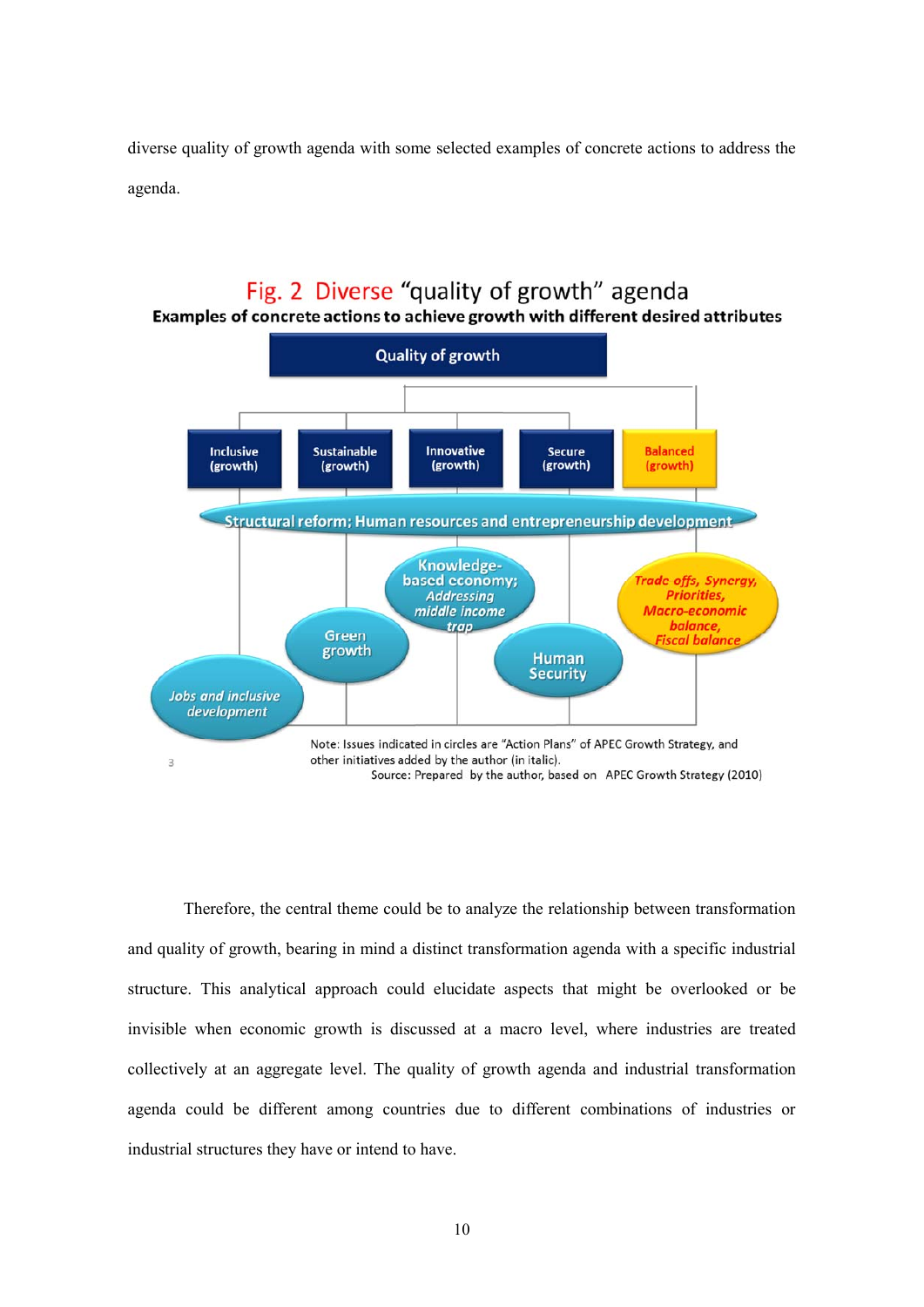We use the term 'industry' very broadly to refer not only to the manufacturing sector but also agro-business, modern agriculture, aquaculture, transport, logistics, tourism and any other activities that produce goods and services that are new in the country and that require significant human (and social), physical, natural (and environmental) capital as well as accumulation of knowledge and capabilities.

## **3. Outstanding cases of industrial development and transformation**<sup>6</sup>

This section consists of very brief thumbnail sketches of four outstanding cases of industrial transformation. More details in terms of the impact of transformation on quality of growth will be provided in later sections of this paper. These sketches stress the positive aspects of the cases, while some challenges will be mentioned later.

## *Thailand automobile industry*

l

In 1995, Thailand's annual automobile exports were less than half a billion US dollars, well below exports from India and Malaysia. In 2008, exports approached 28 billion US dollars, making Thailand the largest automobile exporter in the ASEAN region, and by 2012, Thailand was the seventh largest exporter in the world. Production of 1 million cars was achieved in 2005 and 2.5 million cars in 2012.

It is estimated there were about 690 first-tier parts makers, 30 percent of them Thai majority joint venture companies, and 23 percent of them pure Thai companies, and 1,700 second- and third-tier parts makers, most of them locally owned small and medium enterprises (SMEs), supporting the automobile industry in Thailand in 2010 (Natsuda and Thoburn 2011, 8). At present, the automobile industry is the principal engine for growth in Thailand's economy. "The Detroit of Asia" envisaged once by the Thai government is now a reality and an

<sup>&</sup>lt;sup>6</sup> Analysis of these cases is based on another of the author's papers (Hosono 2013). See the paper for details of these cases. In addition to these cases, the author also drew on nine case studies included in JICA/JBIC (2008).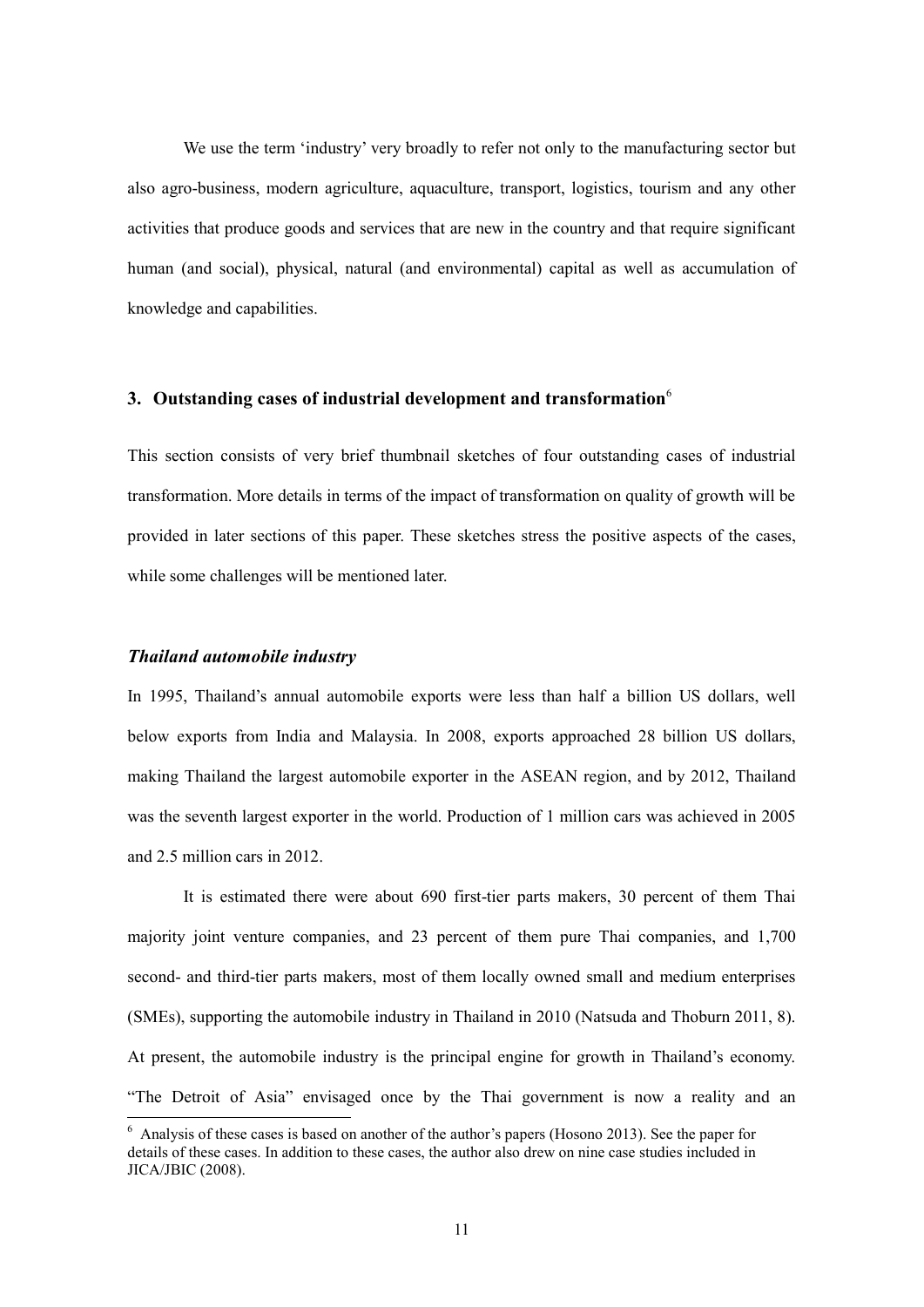"automobile belt" has been established from Ayutthaya to the Eastern Seaboard. As Athukorala and Kohpaiboon (2011) point out, "the automobile industry has been the target of industrial development in many countries as a driver of growth – a source of employment, technological expertise, and a stimulus to other sectors through backward linkages…. But only a handful of developing countries have managed to develop an internationally competitive automobile industry."<sup>7</sup>

Development of an automobile industry requires skilled labor and supporting industries to provide up to 20,000 to 30,000 parts and components. Supporting industries and automobile assembly plants are closely related and provide externalities to each other. Furthermore, the development of supporting industries for automobile industries takes years because they need a prolonged process of accumulation of knowledge and capabilities, especially in the formation of human resources and learning about technology.

## *Brazil's Cerrado agriculture and agro-industrial value chain*

 $\overline{a}$ 

Starting from the mid-1970s, the tropical savanna of Brazil, called the Cerrado, transformed itself into one of the world's most productive grain-growing regions in just a quarter of a century, realizing modern upland farming in a tropical region for the first time in human history (Hosono, Magno Campos da Rocha and Hongo, forthcoming). This remarkable transformation has become known throughout the world as the 'Cerrado Miracle'(The Economist, 2010). Today, Brazil is one of world's major grain-producing countries, and in 2012 exported the world's largest volume of soybeans. Dr. Norman E. Borlaug, who received the Nobel Peace Prize for his work related to the Green Revolution, rated the development of agriculture in the Cerrado as one of the great achievements of agricultural science in the 20th century. This agricultural transformation not only

 $<sup>7</sup>$  It goes without saying that the automobile is a complex product, consisting of a large number of parts</sup> and components that involve different production processes and factor proportions. Many of these parts and components are manufactured by independent suppliers in other industries such as textiles, glass, plastic, electronics, rubber products, as well as steel and other metals (Athukorala and Kohpaiboon 2011, 1)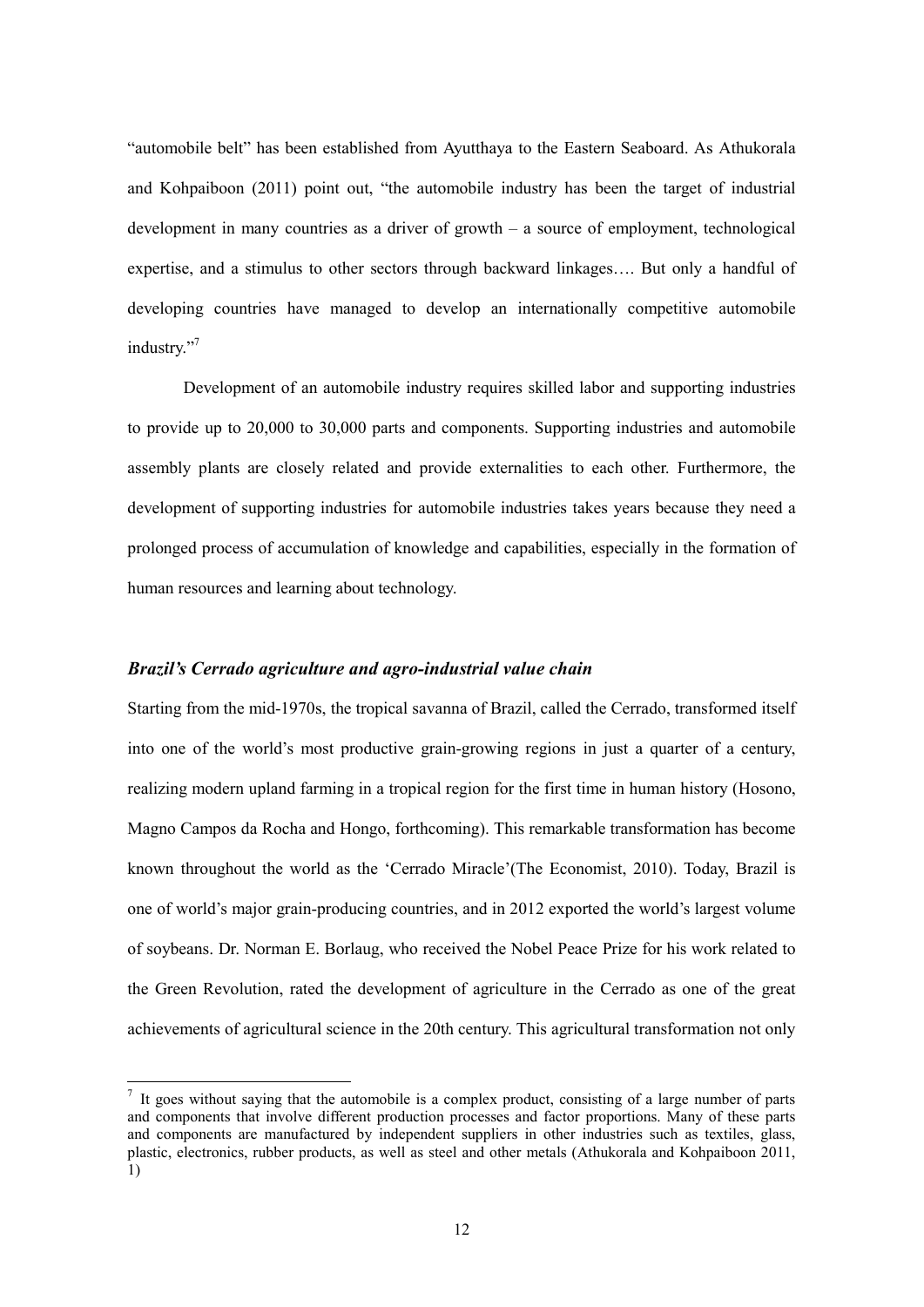increased the production of competitive commodities such as soybeans, corn, coffee, sugar, and cotton, but it also enabled the development of food value chains both inside and outside the Cerrado region. While the production of broiler chicken and pork had been growing steadily in the 1990s, this growth accelerated at the end of the decade and resulted in a sharp increase in meat exports.

## *Bangladesh garment industry*

In 1981, ten years after Bangladesh achieved independence, raw jute and jute goods were its major exports, corresponding to 68 percent of total exports. In 2011, garments and textiles constituted 85 percent of total exports, of which 76 percent corresponded to garments. These industries' business entities amounted to 50 percent of all manufacturing establishments in the country (UNCTAD 2012, 11). Today, the garment industry has 5,000-6,000 factories with 7-8 million workers using the assembly-line method of production. The wages of the workers in these industries are around 35 percent higher than the national average (11). Exports as a percentage of GDP tripled between 1990 and 2010, with much of the increase in the thriving ready-made garment industry, which is highly intensive in female labor (WB 2012, 197). This Bangladeshi success story is remarkable because, as a recent World Bank study highlighted, "the country was often held out in the development literature as a hopeless case" (197).

## *Chile's salmon industry*

Aquaculture has been growing globally, and made up 49.4 percent of the global fish harvest in 2012, compared with 16.4 percent in 1990, in what is called the "blue revolution," to draw a comparison with agriculture's "green revolution" (*Nihon Keizai Shimbun* 2014; OECD 2008, 85). One of the most impressive cases of the blue revolution is Chile's salmon farming and processing industry. Salmon did not exist in Chile four decades ago.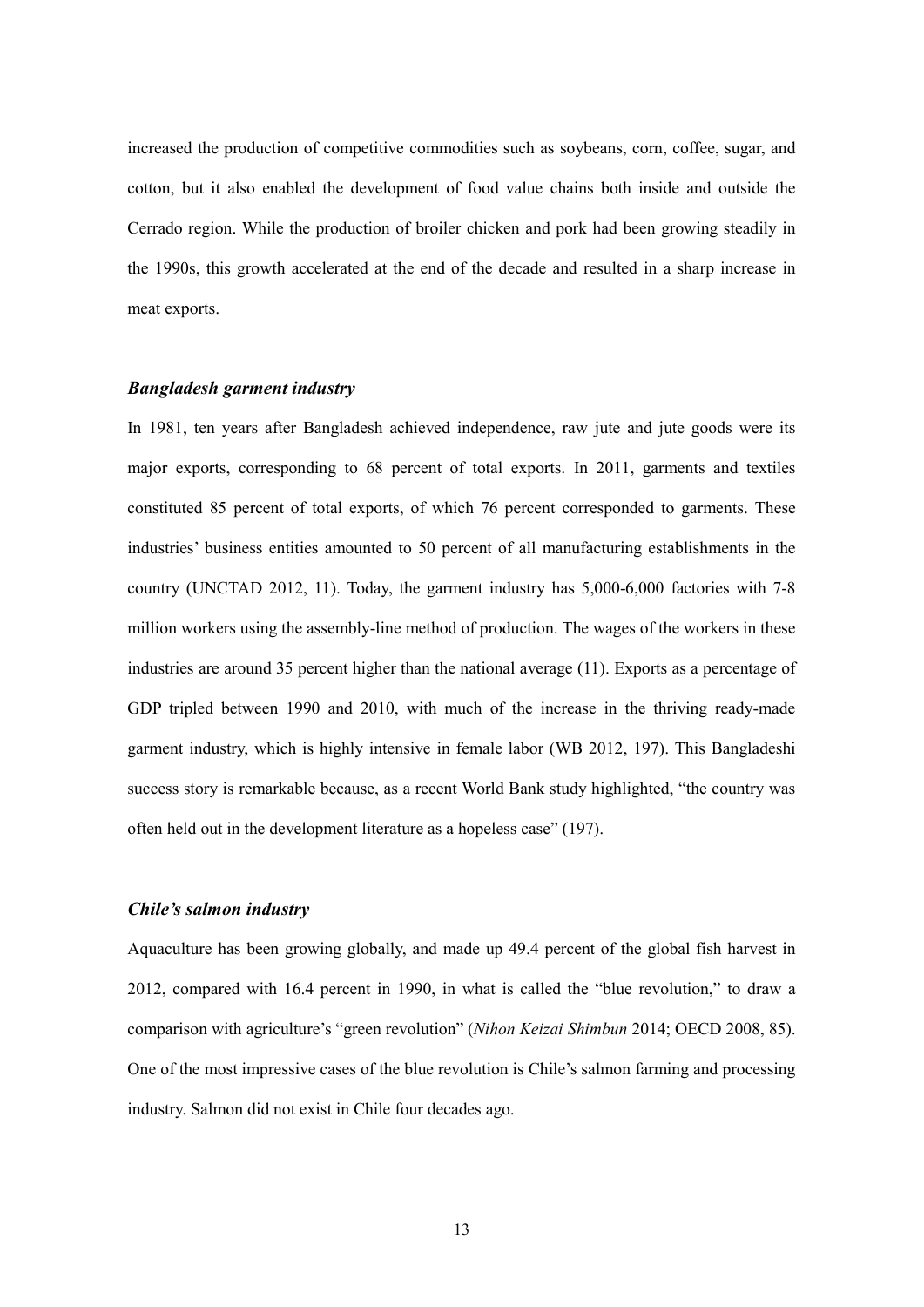Now, Chile is one of the world's top salmon-exporting countries, ranked on a par with Norway. It is no exaggeration to describe this as a "miracle." Moreover, Chile is a resource-rich country highly dependent on copper exports. In 2011, exports of mineral ores and their refined products corresponded to more than 60 percent of total exports, 52 percent of which are copper ore and refined copper. Creating a new industry in a highly mineral resource-rich country is considered to be difficult due to Dutch disease and other factors.

#### *Enabling factors of transformation*

The four cases show how distinctive critical factors for industrial transformation identified by several recent studies interact in practice. Learning and accumulation of knowledge and capabilities are essential. Its process is gradual, incremental and, generally, path-dependent. However, the process is critical for changing the endowments to attain dynamic comparative advantage. In most of the cases, the government or public institutions facilitated the process. In all the cases, the constant improvement of the capabilities of those involved in the new industries was crucial.

Change of endowments is also attained by infrastructure construction and technological innovation. They often trigger or accelerate industrial development and transformation. In these cases, effective institutions accomplished the role of facilitator or catalyzer of transformation. First of all, many of them had been created for specific purposes and had a long-term vision and sense of mission. Second, most such institutions regarded public-private interaction, consultation or coordination to be of the highest priority. Third, most of these institutions adapted flexibly to changes in the global market and phases of industrial development.

These findings generally confirm the conclusion of a report of JICA/JBIC (2008) regarding decisive factors of economic growth found in the Asian experience. They are the midto long-term vision for development and strategies, flexibility in responding to a changing environment, government's close ties with the private sector, and harnessing the private sector's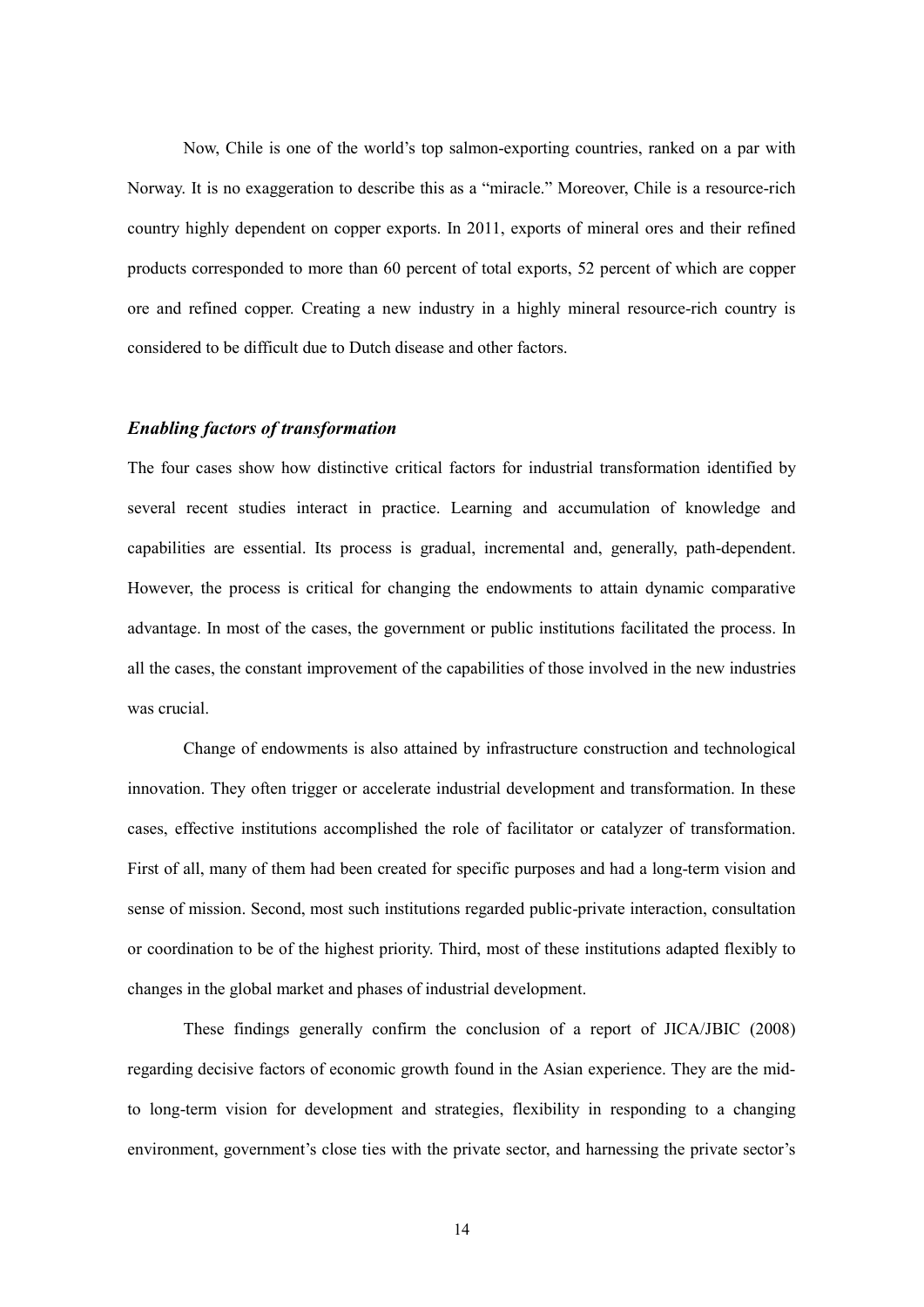capacity to the maximum. The report also highlights the following as growth-driving functions: development of infrastructure, human resource development and upgrade of the credit market. (11; 17-18)

## **4. Transformation and "inclusive aspects" of quality of growth**

## *Key issues and analytical perspective*

In recent years, "inclusive development" has attracted increasing attention in the international community. In 2007, the World Bank's president declared the contribution to inclusive and sustainable globalization to be the vision of the World Bank group. The Japan International Cooperation Agency (JICA) incorporated the term "inclusive" into its vision in 2008. A year later, the Asian Development Bank (ADB) positioned inclusive growth as one of the three agenda items in its long-term strategic framework of "Strategy 2020" (ADB 2009). As was mentioned, the APEC Growth Strategy was agreed in 2010 and "inclusive growth" was featured in the document as one of the five desired attributes for growth.<sup>8</sup> The close relation between transformation and inclusive growth was also highlighted in the Report of HLP on the post-2015 Agenda, which emphasizes the importance of transforming economies for jobs and inclusive growth as one the five high-priority transformative shifts.

The definition of inclusive growth in recent literature explicitly or implicitly explains the intrinsic relationship between transformation, and jobs and inclusive growth. In several studies, such as the ADB's "Framework of Inclusive Growth Indicators (FIGI)", inclusive development is understood to include, among others things, three fundamental components (or pillars): development of productive jobs, equal access to economic opportunities by expanding human capacities, and social protection.<sup>9</sup>

<sup>&</sup>lt;sup>8</sup> As for definition of and recent discussion on inclusive growth, see Kozuka (2014).

<sup>&</sup>lt;sup>9</sup> This definition is based on ADB's Framework of Inclusive Growth Indicators (FIGI) (ADB 2013b), which is similar to the definition of Ali et al. (2007) and Zhuang and Ali (2010). FIGI asserts that the outcomes of inclusive growth are achieved through the three policy pillars of (i) sustained economic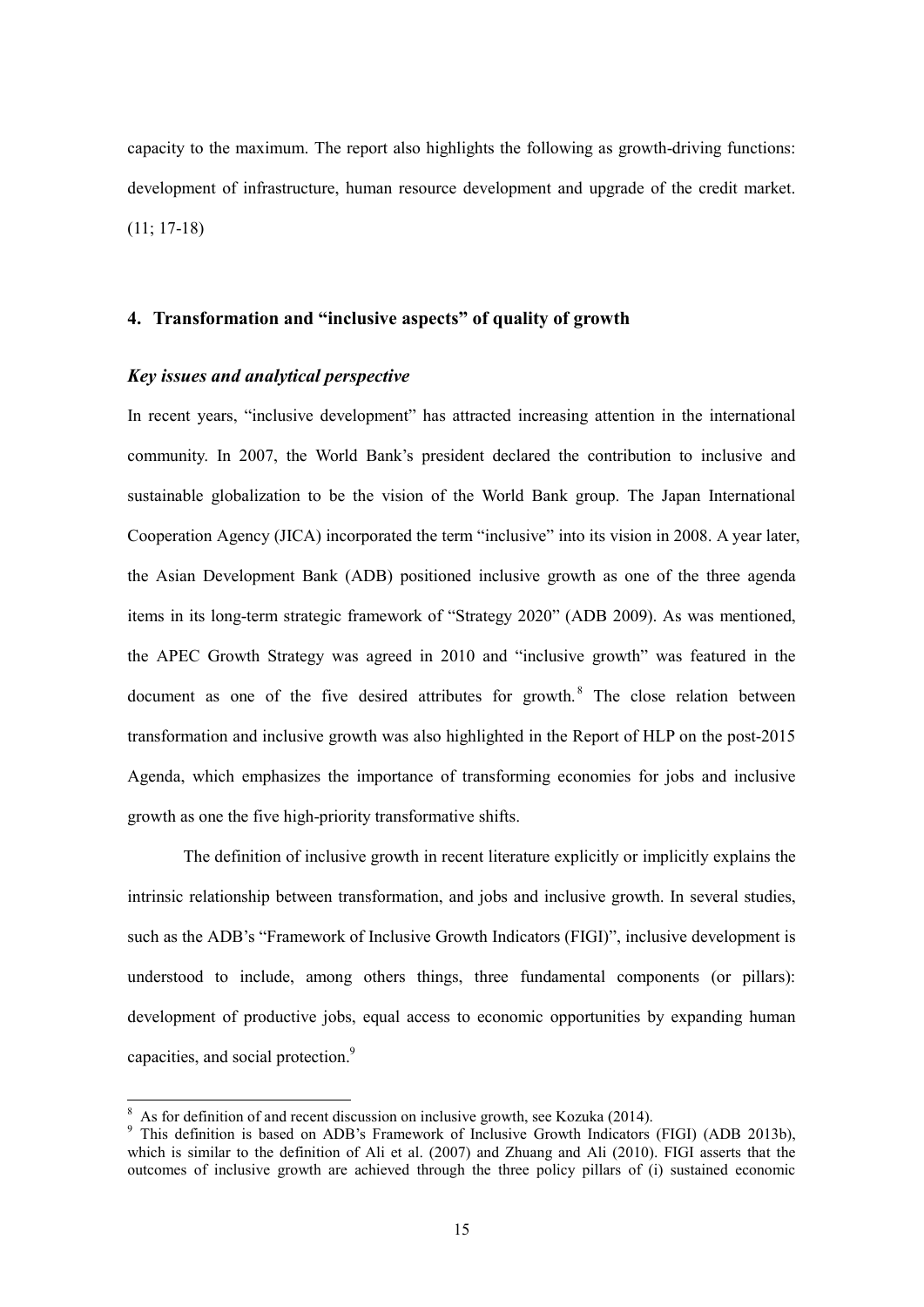The first component refers to the creation of jobs, which in terms of transformation means a change of industrial structures through the creation of new industries, diversification of industries, and up-grading of industries with subsequent impacts on the creation of jobs or increase of demand in the labor market, particularly through good jobs. The second component, on the other hand, is related to the capacity of workers to be able to respond to new opportunities for jobs. Assuring equal access to opportunities by education, training and skill means improvement of the capacity to respond to demands in the job market. The third component is to strengthen the safety net to protect the chronically poor, or those who are not yet able to participate in the process (see Figure 3).



## Fig. 3 Relationship between transformation and inclusive growth

Note: This figure roughly illustrates the relationship between the main components of "inclusive growth." Words in italic are added by the author. Source: Author. Based on discussion of main text, Hosono (2014) and ADB (2013: p.4).

 $\overline{a}$ 

growth and development of productive jobs and economic opportunities, (ii) social inclusion to ensure equal access to economic opportunity by expanding human capacities, and (iii) social safety nets to protect the chronically poor and to address the risks and vulnerabilities of the population. (3)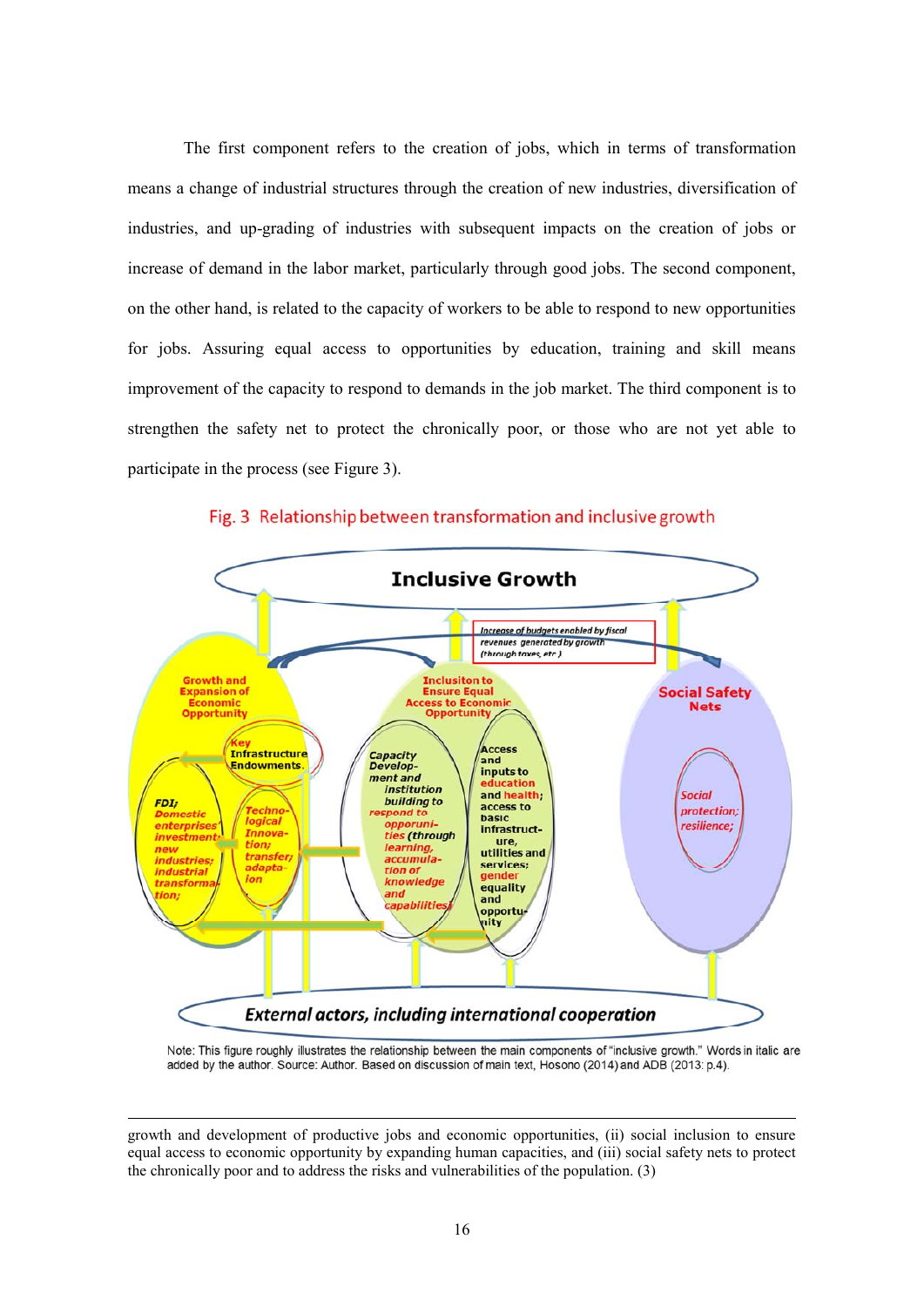The Report of HLP on the post-2015 Agenda coincides with this view. It considers the creation of opportunities for good and decent jobs and secure livelihoods as the first priority in transforming economies for jobs and inclusive growth. The report also mentions that people need the education, training and skills to be successful in the job market and respond to demands by business for more workers (8-9). These two aspects precisely correspond to the first two components of the ADB's FIGI. They are, so to speak, the two main wheels of "inclusive growth" that should be well articulated to become the driving force of the growth.

However the matching of these two components, creation of employment opportunities and enhancement of capacity of people to respond to the opportunities, is not always easy. FIGI's second pillar, "social inclusion to ensure equal access to economic opportunity," includes the directive "access and inputs to education and health." This is a fundamental aspect of the pillar, because basic education is essential for human capital to enhance its capacity; however, in order for people to respond to changing demand in the process of industrial transformation, advanced capacity development is required and knowledge and capabilities need to be embodied in individuals and organizations. As Cimoli, Dosi and Stiglitz (2009, 2) put it, "a 'great transformation' entails a major process of accumulation of knowledge and capabilities … Certainly, part of such capabilities builds on education and formally acquired skills. However, at least equally importantly, capabilities have to do with the problem-solving knowledge embodied in organizations — concerning, for example, production technologies, marketing, labor relations, as well as 'dynamic capabilities' of search and learning."

In order to reflect this aspect, which is essential for the two pillars of inclusive growth to become well articulated or well matched, "capacity development and institution building to respond to opportunities (through learning, accumulation of knowledge and capabilities)" has been added by the author (in italics) into the second pillar of the Figure 3.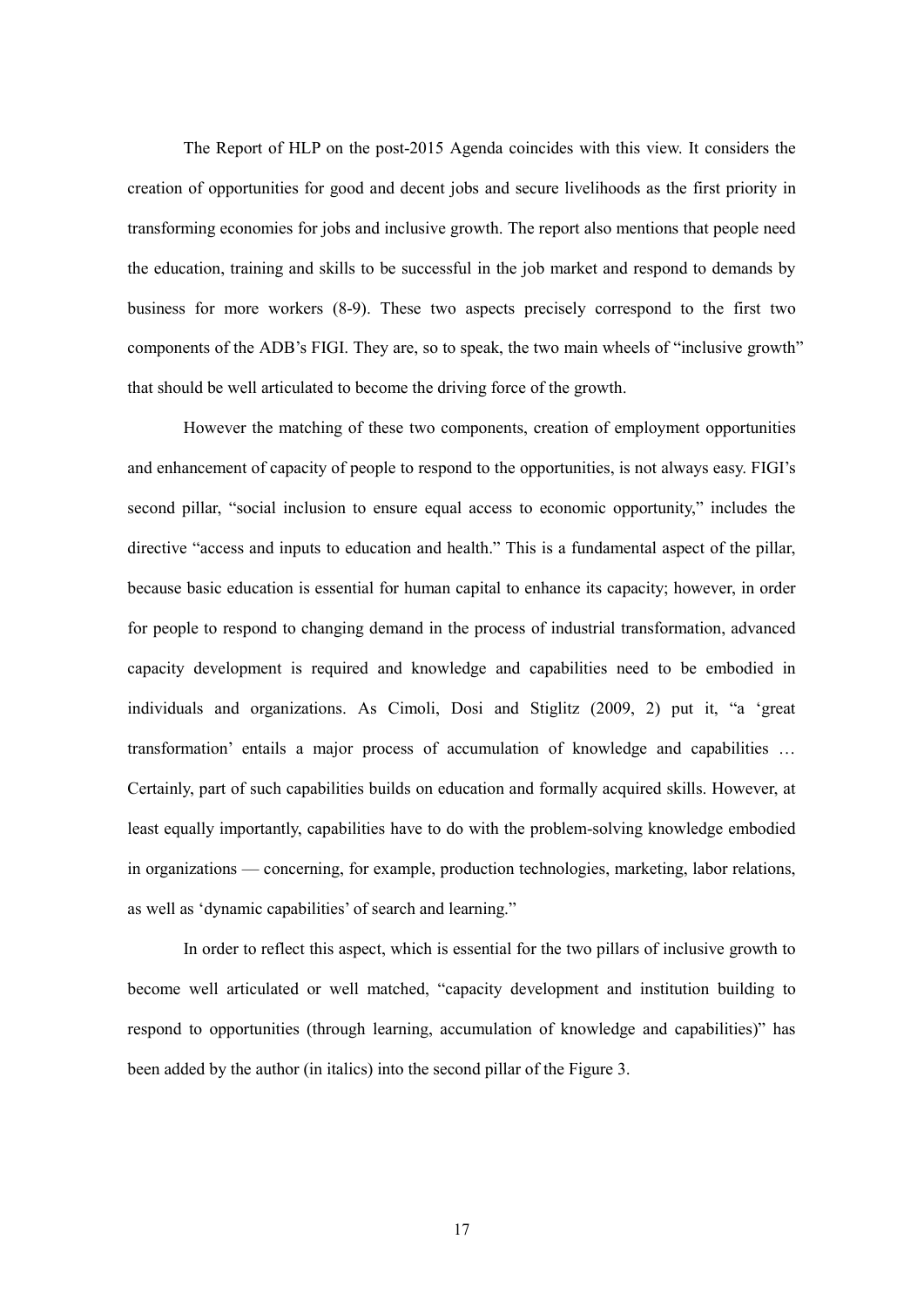#### *Findings from case studies*

 $\overline{a}$ 

In the four cases presented in Section 3, new industries that emerged from scratch created jobs and enabled people to participate in the growth. In this process, it was crucial there were people who were capable of responding to the new opportunities created. Through this process, transformation with inclusive growth took place.

In the case of the Bangladeshi textile and apparel industry, the changes in rural society in this country have been profound and are related closely to the massive mobilization of female workers by the garment industry located mainly in two big cities: Dhaka and Chittagong. Generally speaking, urbanizing countries like Bangladesh are endowed with abundant unskilled labor and these countries' integration into the world economy can lead to the development of light manufacturing industries (World Bank 2012, 197).

Several factors interacted in order for this change to take place. Modernization of agriculture, based on technology adoption, enabled farmers to shift from low-yield, single crop, deep-water rice to double cropping of short maturity, high-yield rice, as well as the well-known rapid spread of microfinance and construction of rural infrastructure, were among major factors that changed the rural society of Bangladesh (World Bank 2012, 197). More specifically, rural roads, irrigation, market facilities and other rural infrastructure, micro-credit, school education and so forth, provided by NGOs, central and local governments and donors, all together enabled the remarkable agricultural and rural development of Bangladesh over the last three decades. In this process, the rural development programs of the government and donors were implemented effectively by the Local Government Engineering Department (LGED), which played a critical role in the provision of rural infrastructure.<sup>10</sup> Micro-credit and related services were also effectively extended by NGOs including BRAC and Grameen Bank. The Jamuna Multipurpose Bridge, inaugurated in 1998, as the largest construction project in Bangladesh history, has been a

 $10$  The role of LGED in rural development cannot be overemphasized. LGED is one of the largest public sector organizations in Bangladesh, with a staff exceeding 10,000 and a development budget accounting for 14% (FY2009-10) of the total development budget of the government. For details of LGED, see Fujita (2011).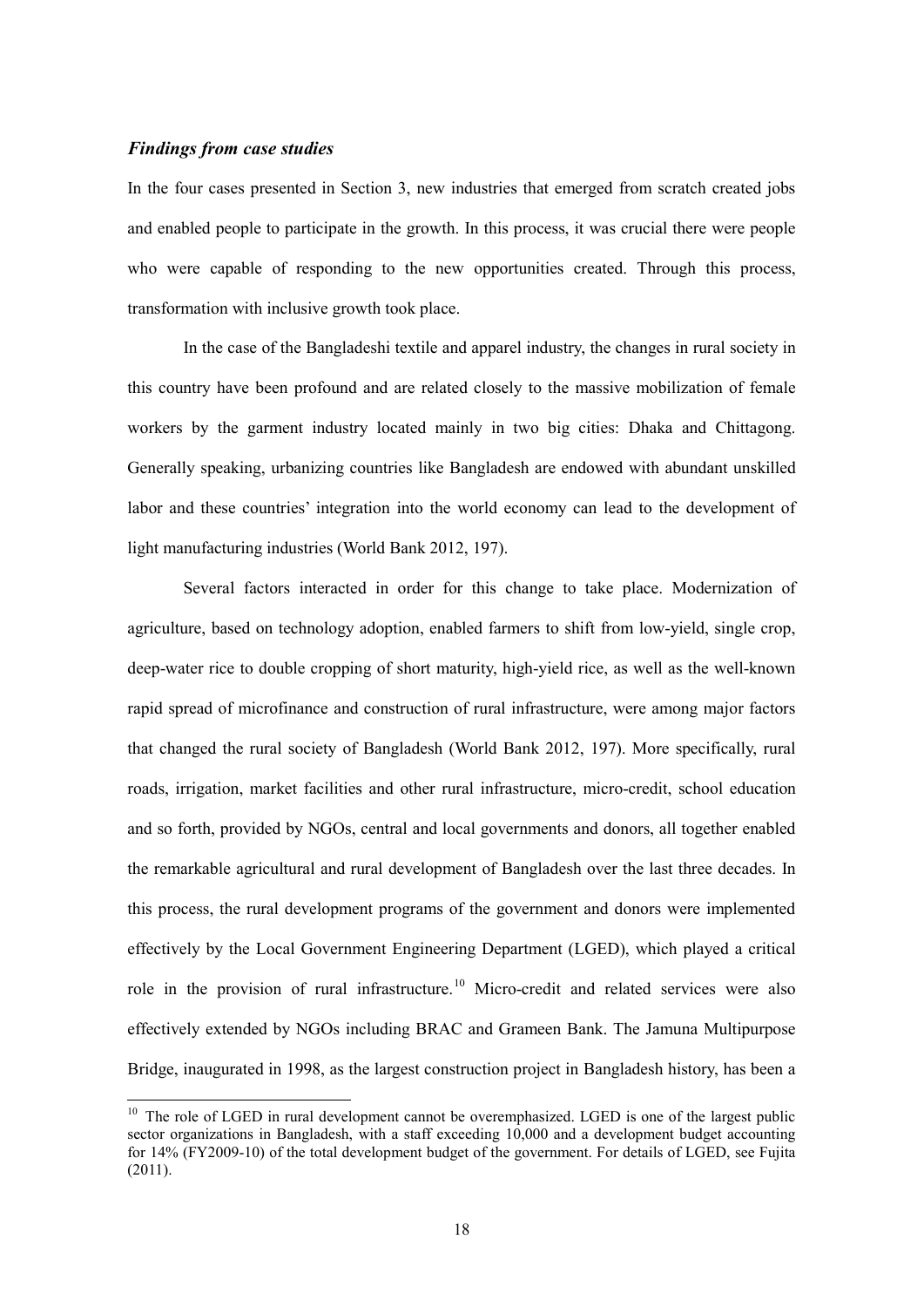major channel for integrating the lagging western region of the country with the leading eastern region, enabling cheaper transportation of gas, electricity and telecommunications, and enhancing the labor mobility of the western region (Hossein et al. 2012, 11)

This whole process enhanced the mobility and readiness of low-opportunity-cost labor in rural Bangladesh and changed gradually, but steadily, the endowments of the country.<sup>11</sup> The mobilization of this labor was triggered by the Desh-Daewoo garment project. As Rhee (1990) stated, "development is a dynamic process in which self-generating mechanisms may emerge once action is initiated…. To start on the path of development in an outward-oriented direction, a first spark must be created." That spark was the collaborative effort of a domestic catalyst (Desh) that mobilized the necessary local resources and a foreign catalyst (Daewoo). It was a process in which the synergy between creation of jobs by development of a new garment industry and enhancement of capacity of people to respond to new opportunities took place.

In the case of the Thai automobile industry, engineers and skilled/semi-skilled labor was crucial to making the industry viable, competitive and inclusive. Development of the car assembly industry by foreign direct investment created employment opportunities in Bangkok and later in the newly developed Eastern Seaboard. As in the case of Bangladesh, this was enabled by a series of infrastructure projects. To make the Thai automobile industries competitive and at the same time inclusive, small and medium enterprises (SMEs) were essential and they were encouraged by several policy measures.

In order to develop supporting industries (SMEs) for the Thai automobile industry, one of the specific and very effective policies is considered to be the implementation of the LCR (local contents requirement) system. In order to comply with the LCR, automobile assembly companies

 $\overline{a}$ 

 $11$  We should remember that a pessimistic appraisal was common in regard to the role of women in the labor market in Bangladesh. This caused pessimism about the country's growth, due to, among others, the fact that most East Asian countries had the advantage of a high initial female labor force participation rate at the start of the growth process (World Bank 2012 and other studies). As Hossain et al. (2012, 29) emphasized, none of the predictions were able to anticipate that women would offer the secret ingredients of success that was achieved in Bangladesh, in areas from exports to schooling to microcredit use. The dramatic nature of the increase in female participation in the growth of ready-made garment (RMG) workers is a case in point.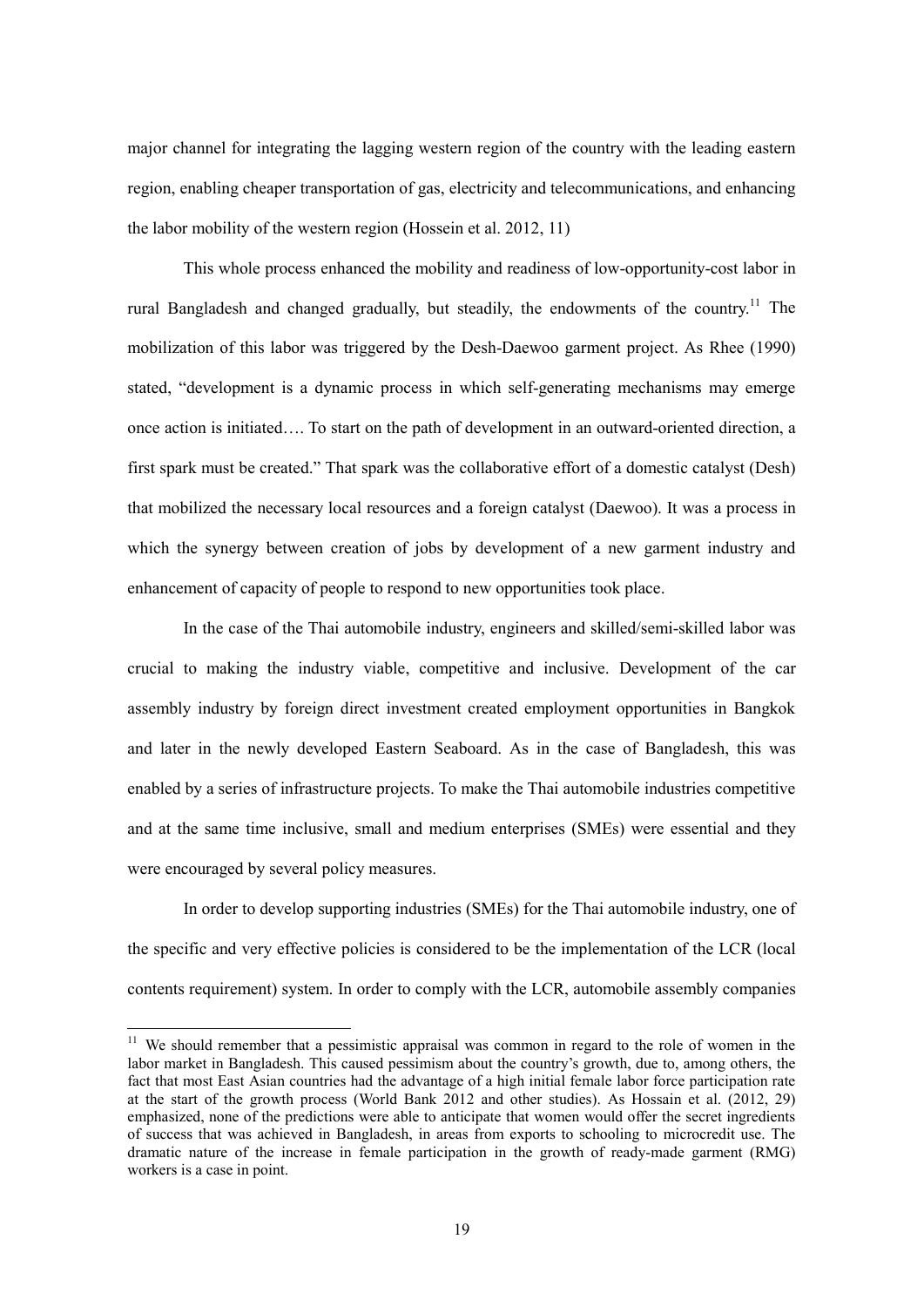in Thailand had to increase the local content of components produced by themselves, to ask their component suppliers in their countries of origin to invest in Thailand, or to support local Thai firms to produce components of a required quality standard.<sup>12</sup>

Based on extensive field research, Yamashita (2004) concluded that, "the process of adaptation to the LCR enabled the accumulation of a very wide range of automobile parts industries and formation a pool of skilled technicians and engineers, both of which are indispensable for the development of the automobile industry"  $(5)$ .<sup>13</sup> Through this process, assembly companies have offered continuous technological support to local supporting industries. In addition to these specific aspects, it should also be highlighted that Thailand has been making efforts for years to strengthen education in engineering and training related to industrial skills.

In the case of the Cerrado development, employment opportunities were created first by the new agricultural development of soybeans, and other grains enabled by technological and institutional innovations as well as infrastructure development. However, massive employment opportunities have been further created by the expansion of the value chains around Cerrado agriculture, composed of agricultural and livestock processing activities.

Engineers and skilled workers as well as technology for agricultural and livestock processing had been accumulating over a long period in the southeastern agricultural zone, and there was also access to an extensive labor force from all over Brazil. By accessing this labor force, including engineers and workers, the Cerrado region managed to build a competitive agricultural, livestock, and processing value chain, which has enabled high-value-added processed food to be produced and employment expanded in this region.

There are many organizations participating in the value chain. For example, in the western Bahia, one of the typical Cerrado agricultural regions, the Western Bahian Technology

 $\overline{a}$ 

 $12$  The LCR encouraged car assemblers to produce parts locally by themselves or to purchase them from local companies. This was not easy because supporting industries in Thailand did not exist. Assembling companies had to start the process of localization from scratch. Following this, the LCR was raised incrementally through 1994 up to 60 percent for pick-up trucks with gasoline engines and 72 percent for those with diesel engines.

<sup>&</sup>lt;sup>13</sup> Yamashita (2004, 5). Translation is by the author.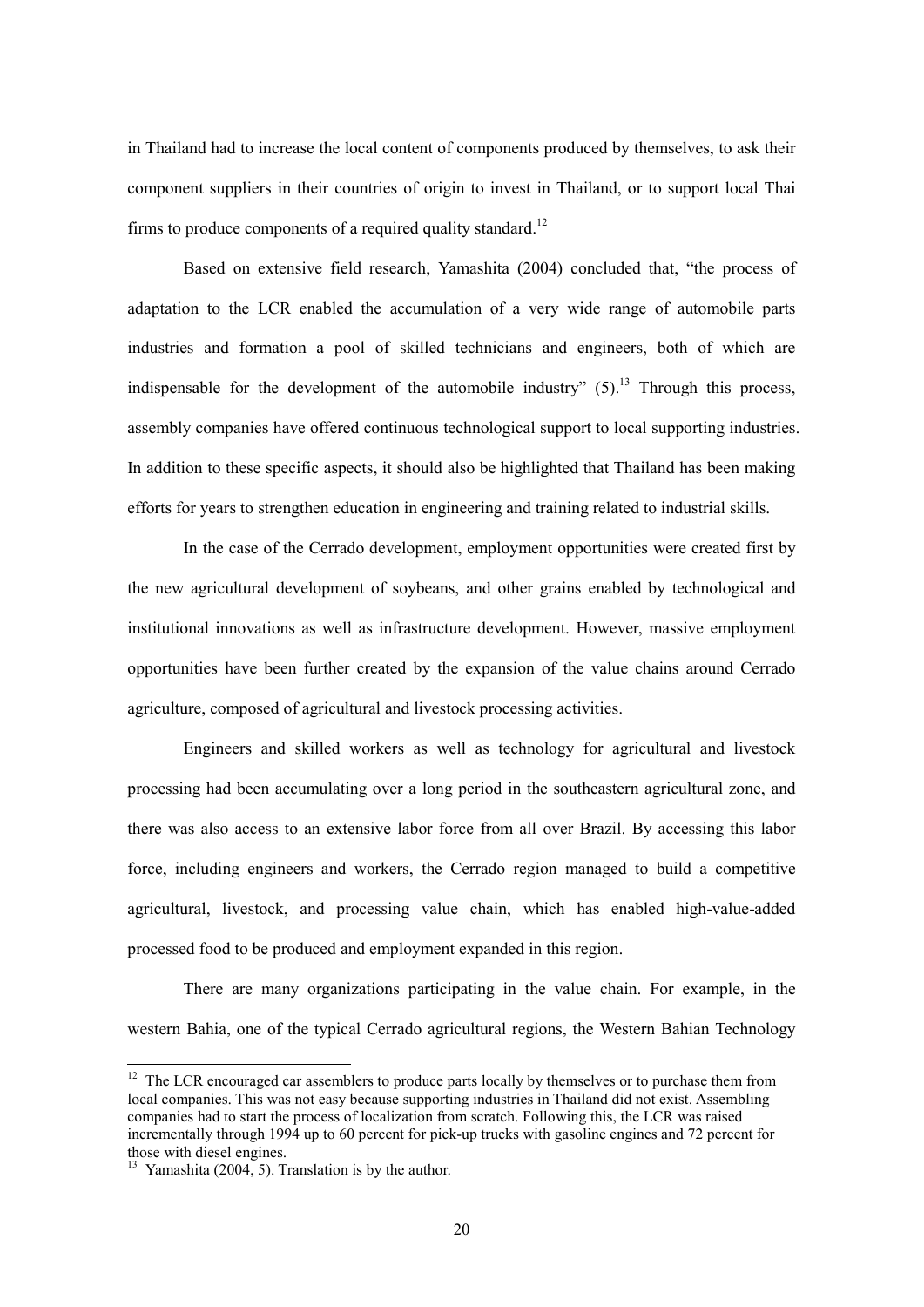and Research Center (CPTO) coordinated with a branch office of Brazilian Agricultural Research Corporation (Embrapa) on testing, research, and technological development, and the resulting technologies were provided to producers through regional producer support organizations such as the Agricultural Cooperative of Western Bahia (COOPROESTE).

This process produced a massive migration to inland states from all over Brazil, in particular, from southeastern and northeastern states, and contributed to inclusive development with expanded employment.These cases provide evidence regarding the necessity of advanced capacity development in order for people to respond to changing demand in the process of industrial transformation. In this regard, the APEC Growth Strategy indicates concrete actions to promote inclusive growth, such as promotion of SMEs, MEs and entrepreneurship development, promotion of more inclusive access to finance and financial services to facilitate access to finance for SMEs, MEs, women entrepreneurs, and vulnerable groups, as well as promotion of job creation, human resource development, and active labor market policies.<sup>14</sup> These actions are considered to be effective based on the above case studies.

## **5. Transformation and "sustainability aspect" of quality of growth**

### *Key issues and analytical perspective*

 $\overline{a}$ 

Transformation and sustainability is becoming one of the central themes of the development agenda. Generally, emphasis is put on the necessity of transforming the actual economic structure into a more sustainable or green one. "Green Growth" is a part of the "Action Plan for the APEC Growth Strategy" (APEC 2010, 10-11). Five years before this strategy was agreed on by APEC leaders in 2010, "green growth" was adopted at the Fifth Ministerial Conference on Environment

<sup>&</sup>lt;sup>14</sup> Other actions for inclusive development included the APEC Growth Strategy are enhancements of social resilience and social welfare through means such as improving social safety nets and supporting vulnerable groups, creation of new economic opportunities for women, elderly, and vulnerable groups, and the promotion of tourism.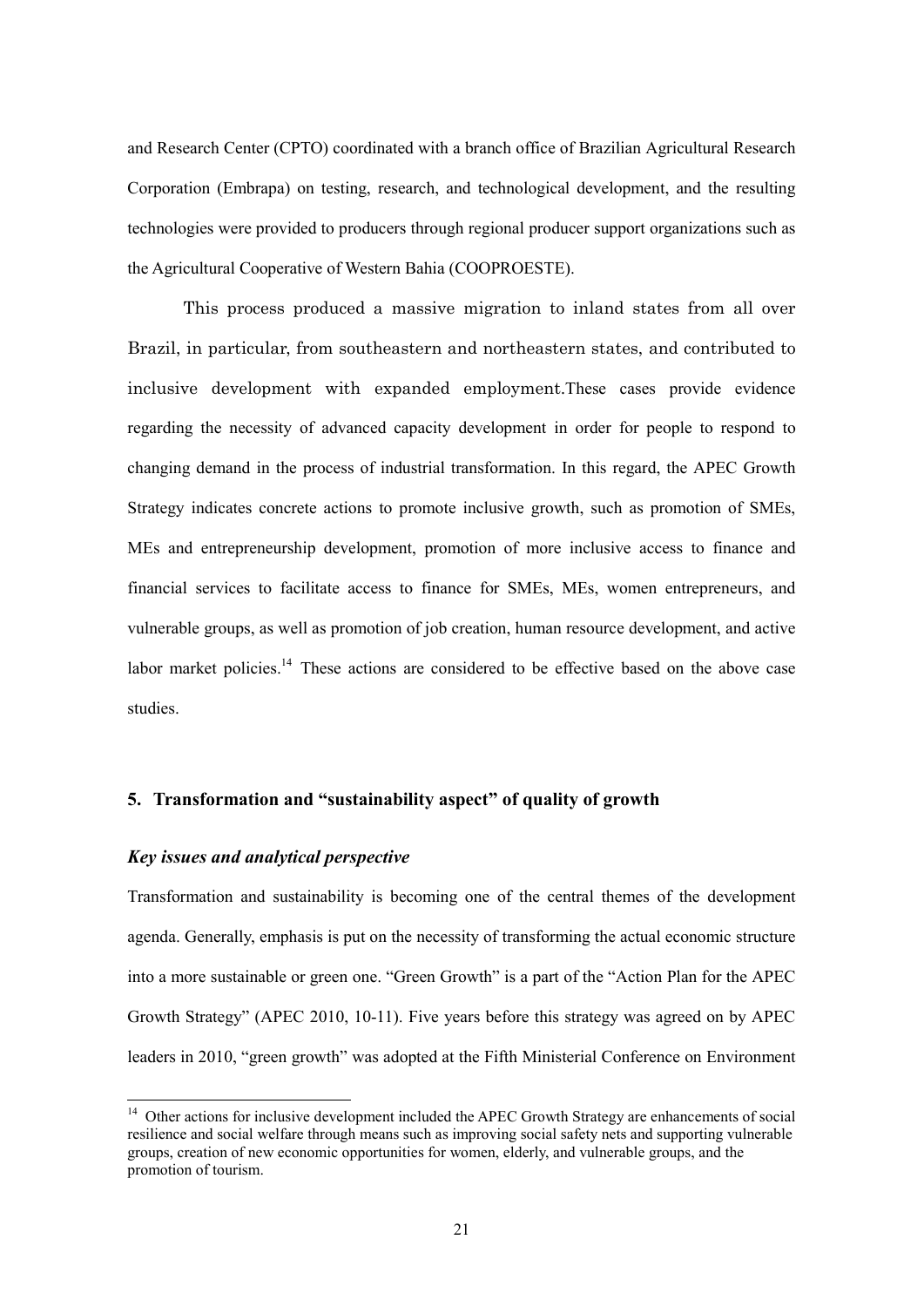and Development in Asia and the Pacific (MCED) as a strategy for achieving sustainable development and for achieving Millennium Development Goals 1 (poverty reduction) and 7 (environment sustainability) (UN-ESCAP 2013, 26). The green growth approach adopted by the MCED sought to harmonize economic growth with environmental sustainability, while improving the eco-efficiency of economic growth and enhancing the synergies between environment and economy. As such, green growth is a concept that was coined in the Asia and the Pacific region in 2005.

Later, an OECD-DAC report, "Natural Resources and Pro-Poor Growth: the Economics and Politics," focused on the economic dimensions of natural resource management and intended to encourage decision makers to recognize the contribution of natural resources to pro-poor growth and the importance of policies encouraging the sustainable management of these resources (OECD 2008, 26). Furthermore, a more recent OECD report titled *Towards Green Growth* provided the following definition of green growth: "Green growth means fostering economic growth and development, while ensuring that natural assets continue to provide the resources and environmental services on which our well-being relies (OECD 2011, 4).

Finally at the worldwide level, the Rio+20 Conference in 2012 featured green growth. Its outcome document, *The Future We Want* stated that, "we express our determination to address the themes of the conference, namely a green economy in the context of sustainable development and poverty reduction, and the institutional framework for sustainable development" (United Nations Conference on Sustainable Development 2012, 2)

The concept of green growth has also been endorsed by United Nations Environment Program (UNEP). Its recent document titled *Towards a Green Economy* (UNEP 2013) expounds the aims of transforming society into one that can grow economically while increasing environmental quality and social inclusiveness. UNEP defines a green economy as one that results in "improved human well-being and social equity, while significantly reducing environmental risks and ecological scarcities" (UNEP 2010; quoted in UNEP 2013, 9). The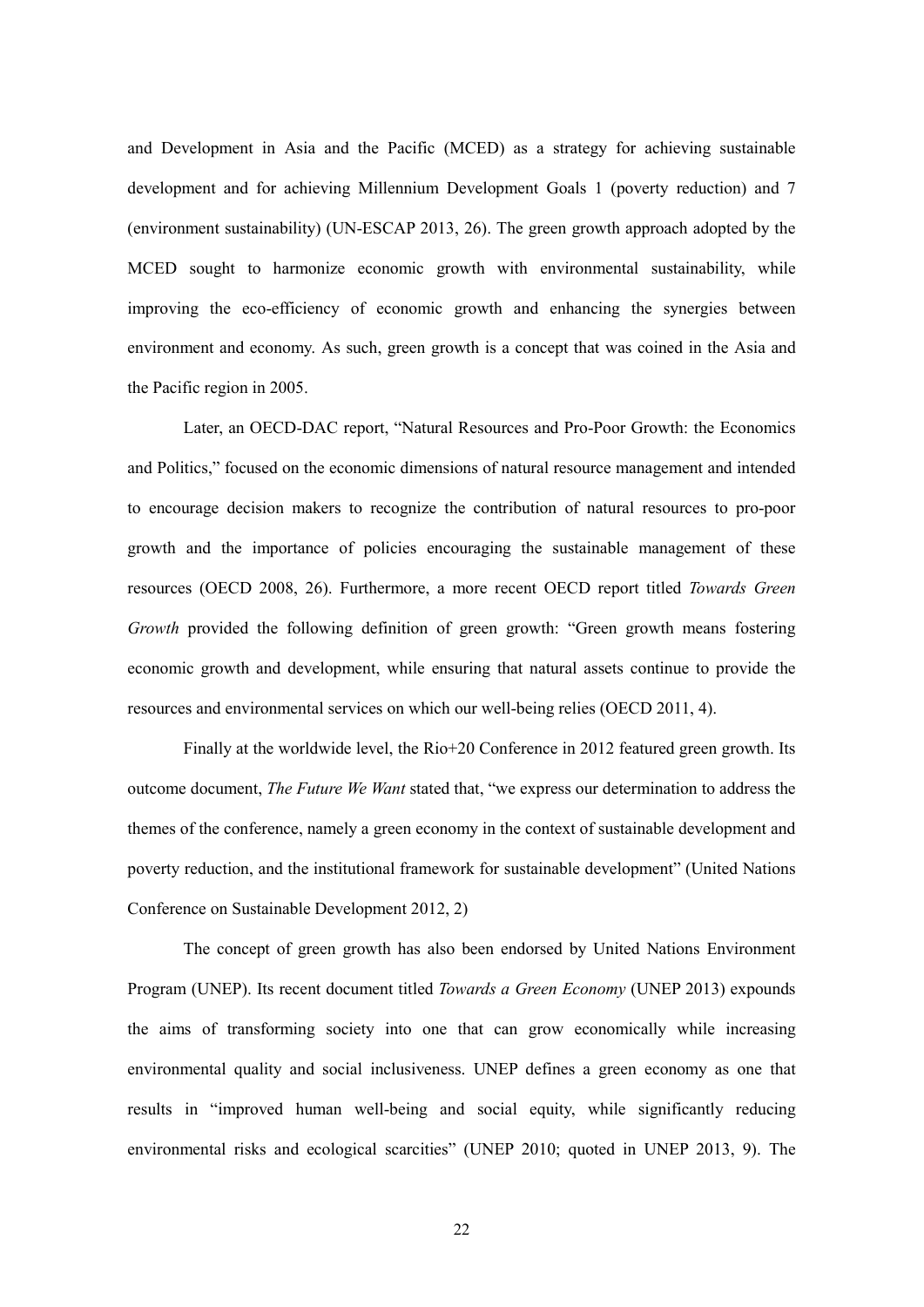UN-ESCAP document proposes a "system change for quality of growth: turning tradeoffs between the three dimensions of sustainable development, into synergies" (2013, 16). In this document the three dimensions of growth qualities are ecological quality, economic quality and social quality.

Through this process since the MCED meeting of UN-ESCAP in 2005, the concept of green growth, has been increasingly mainstreamed in international debates on sustainable and inclusive development and is therefore closely related to the quality of growth, as the APEC Growth Strategy indicates. As in any process of development, although sustainability and environmental aspects should be fully taken into account as the above documents discuss in a general framework, special attention to these aspects is needed in cases of transformation in which "natural capital" is the essential endowment that enables the transformation.

While natural capital assets are not created by human activity, their quality and capacity to yield goods and services, and therefore their value as productive inputs, are affected by it (OECD 2008, 30). Understanding the synergies between the three dimensions of the growth qualities is normally the most difficult in the cases in which natural capital plays the crucial part of transformation. Analysis of these cases could give us a clue towards an effective approach to quality growth with sustainability and inclusiveness.

#### *Findings from case studies*

Two of this paper's outstanding cases, Cerrado agriculture and Chile's salmon aquaculture, are cases in which human activity, particularly technological innovation or adaptation increased the value of natural capital: Cerrado land and southern Chile's seashore. A remarkable transformation of a vast region of Cerrado and southern Chile took place utilizing natural capital, which was not necessarily used before as an input for production of goods and services. However, special attention has been needed to address the risk of sustainability due to the possible degradation of or other consequences to the natural capital.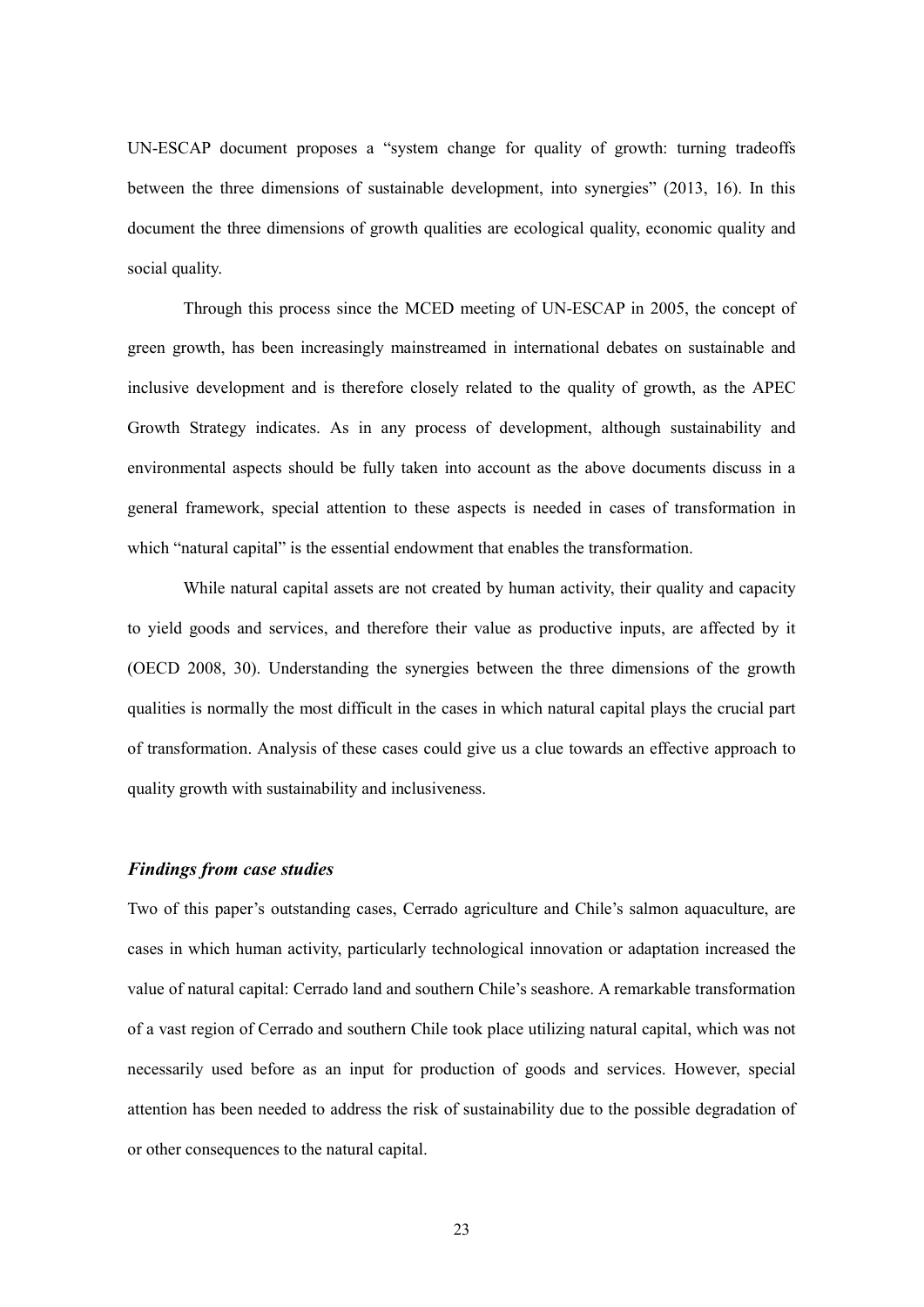Furthermore, it is necessary to bear in mind the potential value of natural capital. For example, the Cerrado has become known as the savanna zone with the world's richest biodiversity (Brazil. Ministry of the Environment 2010). Plants in the Cerrado cope with the unique stresses of extreme nutrient shortages, high soil acidity, and high aluminum saturation, and are believed to have evolved to protect themselves against damage from ants and wildfires, making them a valuable genetic resource.

In the case of the Cerrado agriculture, from the outset, active environmental conservation measures were implemented. As well as adhering strictly to the 20% legal reserve (50% in Tocantins and other states) in individual farms, to prevent the legal reserve areas from becoming a haphazard patchwork of points, efforts were advanced to create joint strengths of reserve land through a "condominium" model, as well as the formation of micro-corridors of reserve land made up of individual reserves. Moreover, measures to preserve agricultural environments have been actively promoted, such as the introduction of contour cropping, crop rotation, and no-till farming (direct planting).

The government of Brazil conducted a series of broad and varied initiatives aimed at environmental conservation. In the Cerrado region, the government especially pursued a balance between Cerrado agricultural development policies and environmental conservation policies. This could be considered as a pioneering initiative for sustainable transformation of unused land into fertile agricultural land. In 1998, Brazil enacted the Environmental Crimes Law, and in 2000 the Forest Code was amended to impose stricter legal reserve percentages on landowners and to enable the trading of reserve land with the land of other forested landowners. Also in 2000, the National System of Nature Conservation Units (SNUC) was established. This system was designed to organize categories for native reserves and both protect and restore the biodiversity found in their ecosystems.

The Environmental Conservation Expansion Program, which is meant to efficiently manage expansive areas of privately owned land using satellite imaging technology, was launched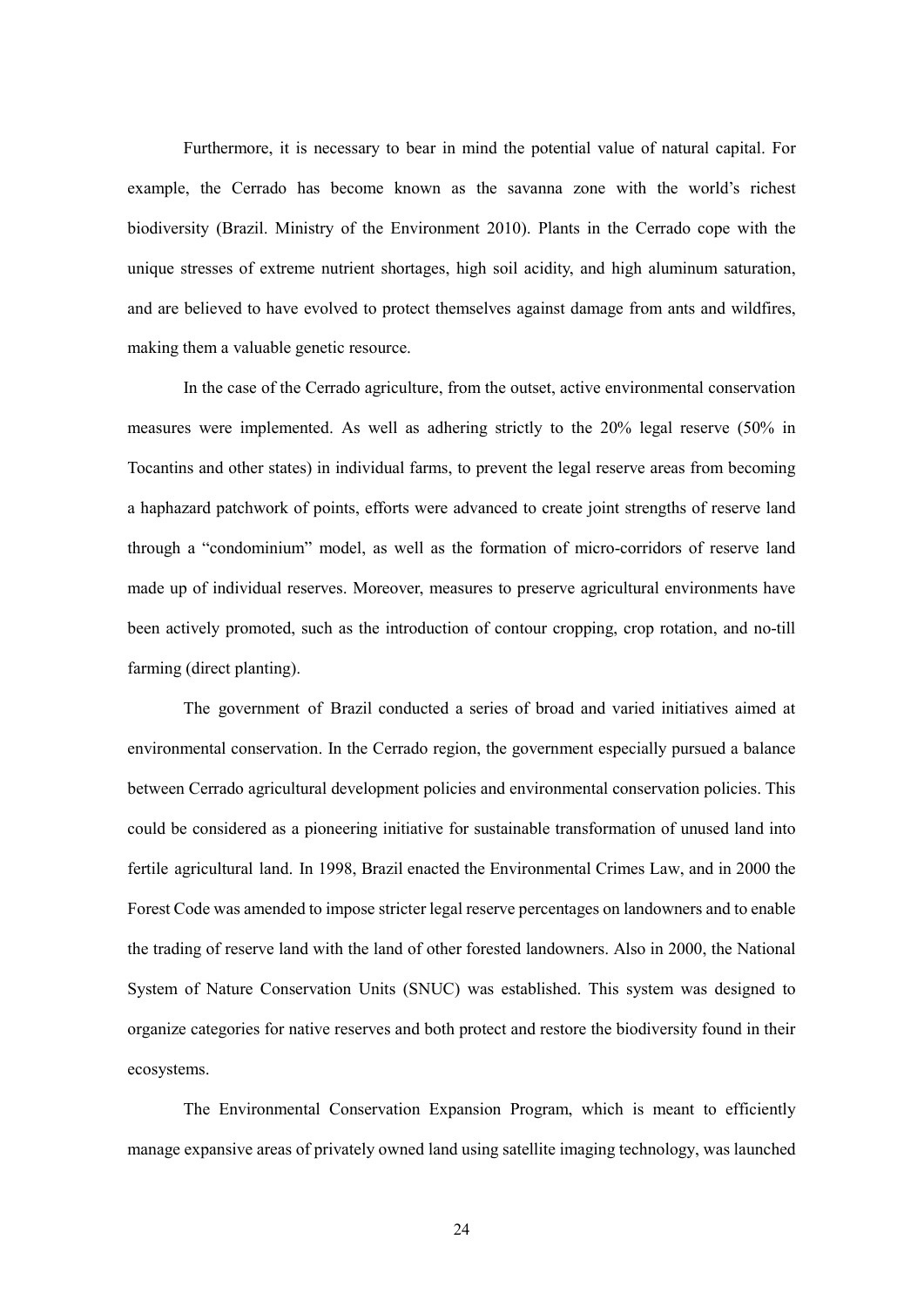through Presidential Directive 7029 at the end of 2009, and the government also decided to introduce the Rural Environmental Registry (CAR, Cadastro Ambiental Rural, in Portuguese).<sup>15</sup> In October 2012, the Ministry of Environment issued a decree that established the obligation of registering all agricultural land in Brazil in accordance with CAR within a year (or in two years if authorized by the President). As of July 2013, 25 states and the Federal District (DF) had agreed to participate with CAR.16 The National System of CAR (SiCAR; Sistema National de Cadastro Ambiental Rural, in Portuguese) was established by Presidential Directive in October 2012. Moreover, Brazil's environment conservation policy was further strengthened by Law 12651 and Law 12727 (amendment to Law 12651), enforced in 2012.

In spite of the impressive increase of agricultural production in Cerrado in the last 3 to 4 decades, land used by "Cerrado agriculture" has not increased as fast as the rate of production growth. This is due to the remarkable improvement of yield per hectare. According to the Brazilian Institute of Geography and Statistics (IBGE) farm census, 61.36% of the growth of agricultural production (soybeans, rice, edible beans, corn, cotton and coffee) in the Cerrado during the period between 1970 and 2006 was provided by yield growth, while the rest, 38.64%, was due to expansion of the planted area.

As a result of the development of Cerrado agriculture, the areas used for crops amounted to 21.6 million hectares in 2002, occupying 10.5% of the total Cerrado biome, which is estimated at 204.7 million hectares, according to an analysis based on LANDSAT satellite images.<sup>17</sup> The same analysis showed that about 26% of Cerrado, 54.2 million hectares, was occupied by "improved pasture" (or cultivated pasture) in 2002. Hence, the sum of cropland and improved pasture, which

 $\overline{a}$ 

<sup>&</sup>lt;sup>15</sup> A registry that uses a GIS to determine the borders of each farm, as well as the legal reserve and preservation districts in each part of owned land. Upon the request of a farm, expert contractors prepare digitized drawings of the land usage status inside each farm area. These electronic data are incorporated into Integrated Environmental Monitoring and Licensing databases operated by state government environmental agencies.

<sup>&</sup>lt;sup>16</sup> According to the announcement of the Minister of the Environment on July 4th, 2013.

<sup>&</sup>lt;sup>17</sup> This is the result of research to map land use in Cerrado at a scale of 1:250,000 using the methodology of Landsat image segmentation. The research was supported by the Project of Conservation and Sustainable Utilization of Brazilian Biological Diversity of the Ministry of Environment, World Bank Global Environment Facility and IBGE, among others. The results were published in 2008. (Sano et al. 2008)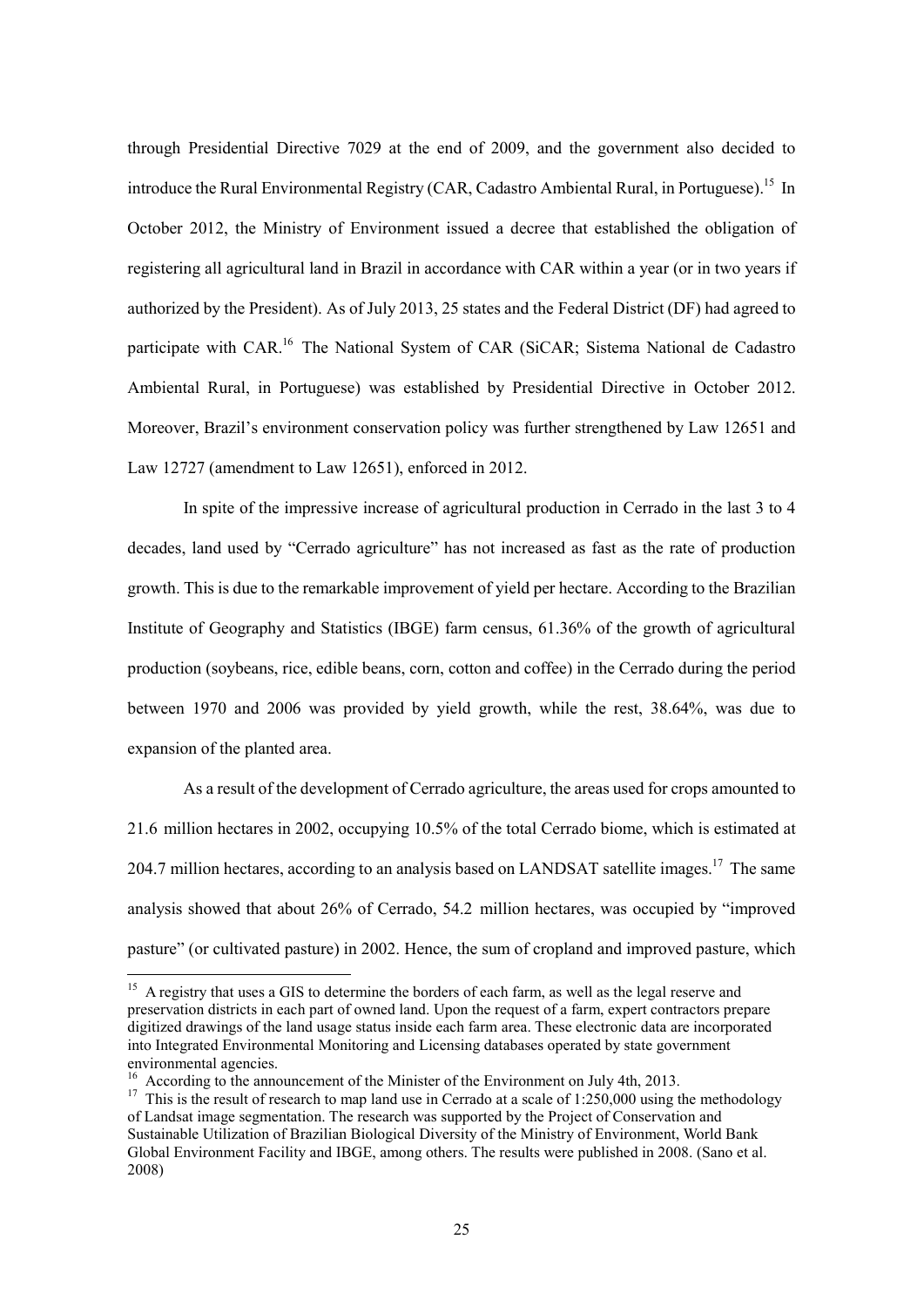could be considered as total "farm land" for agriculture and livestock production, amounted to 75.7 million hectares, equivalent to  $37\%$  of the total of Cerrado.<sup>18</sup>

In the case of Chilean salmon farming, it was crucial to establish a regulatory framework for many aspects of the salmon industry, especially environment and quality standards for the aquaculture industry. In other words, what was needed was so-called "institutional infrastructure," including laws, regulations, and environment and quality standards. Mr. Mitsuo Sakai, who participated in the Japan Chile Technical Cooperation (PTTC) for salmon farming in 1980s noted that, "by starting technology transfer activities concerning feed development and fish disease control early, the PTTC project forestalled the problems the farming industry faced later, including concerns about the spread of salmonid bacterial kidney disease (BKD), and the paucity of feed for the feeding culture business that had traditionally used living feed rather than fish meal." He concluded by saying, "These technology transfer activities anticipated technical problems that would arise in the early stages of the development of the Chilean salmon industry, and thus devised precautionary measures, including the development of necessary technologies" (Sakai and Ishida 2002).

However, the Chilean salmon industry experienced a sanitary crisis caused by Infectious Salmon Anemia (ISA) in 2007. This experience demonstrated how natural resource-based activities such as salmon sea farming need to be supported not only by advanced production technology, but also by scientific knowledge on the local environment so that appropriate local regulatory institutions to manage the use of common resources can be established. This case also demonstrates that progress in production capabilities may not be sufficient to ensure long-term sustainability in natural resource-based industries in which natural capital plays an important role. Institutional change took place as a reaction to the sanitary crisis in 2007 in Chile: the Aquaculture Law to modify the existing General Law of Fishery and Aquaculture enacted in 2010 was an

l

 $18$  As there are urban areas in the Cerrado, which amount to 0.4%, and reforested areas corresponding to 1.5%, the total areas with some kind of land use were equivalent to 39% of Cerrado's total land. The remainder, 61%, had no changes caused by human activities, and were considered to be "natural Cerrado".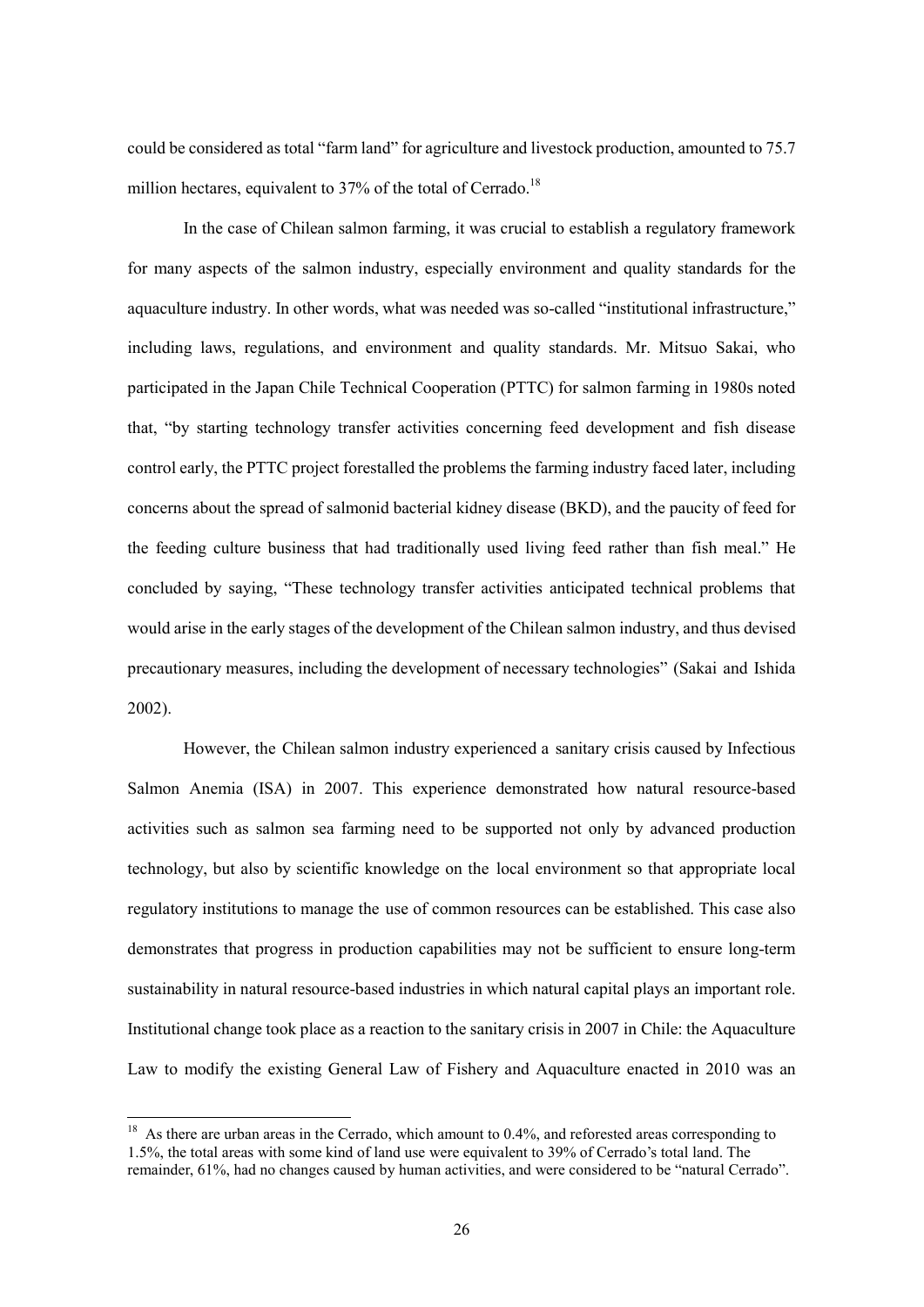important milestone. This modification granted more authority to the government to ensure sustainable management of aquaculture.

As discussed above, the quality of growth extends to green growth concepts. UN-ESCAP (2013, 27) argues that, "Policies and investments that promote green growth seek to improve the "eco-efficiency" of growth, which involves minimizing resources use and negative environment impacts per unit of benefit generated by the economy…. Green growth is a pre-requisite for building a green economy characterized by substantially increased investments in economic activities that build on and enhance the earth's natural capital or reduce ecological scarcities and environmental risks..." The above-mentioned cases are examples of the efforts to promote green growth defined as above.

## **6. Transformation and the "innovative aspect" of quality of growth**

## *Key issues and analytical perspective*

Noman and Stiglitz (2012, 7) emphasize that "long-term success rests on societies' "learning" – new technologies, new ways of doing business, new ways of managing the economy, new ways of dealing with other countries." Related to this notion of a "learning society" is the view of Cimoli, Dosi, and Stiglitz (2009, 2) that great industrial transformation "entails a major process of accumulation of knowledge and capabilities, at the level of both individuals and organizations." A learning society and learning economy are featured in Stiglitz and Greewald (2014). They contend that, "most of the increases in standard of living are, as Solow suggested, a result of increases in productivity—learning how to do things better. And if it is true that productivity is the result of learning and that productivity increases (learning) are endogenous, then a focal point of policy ought to be increasing learning within the economy; that is, increase the ability and the incentives to learn, and learning to learn..." (5-6). The innovative aspect of quality of growth precisely deals with learning and accumulation of knowledge and capabilities. From this point of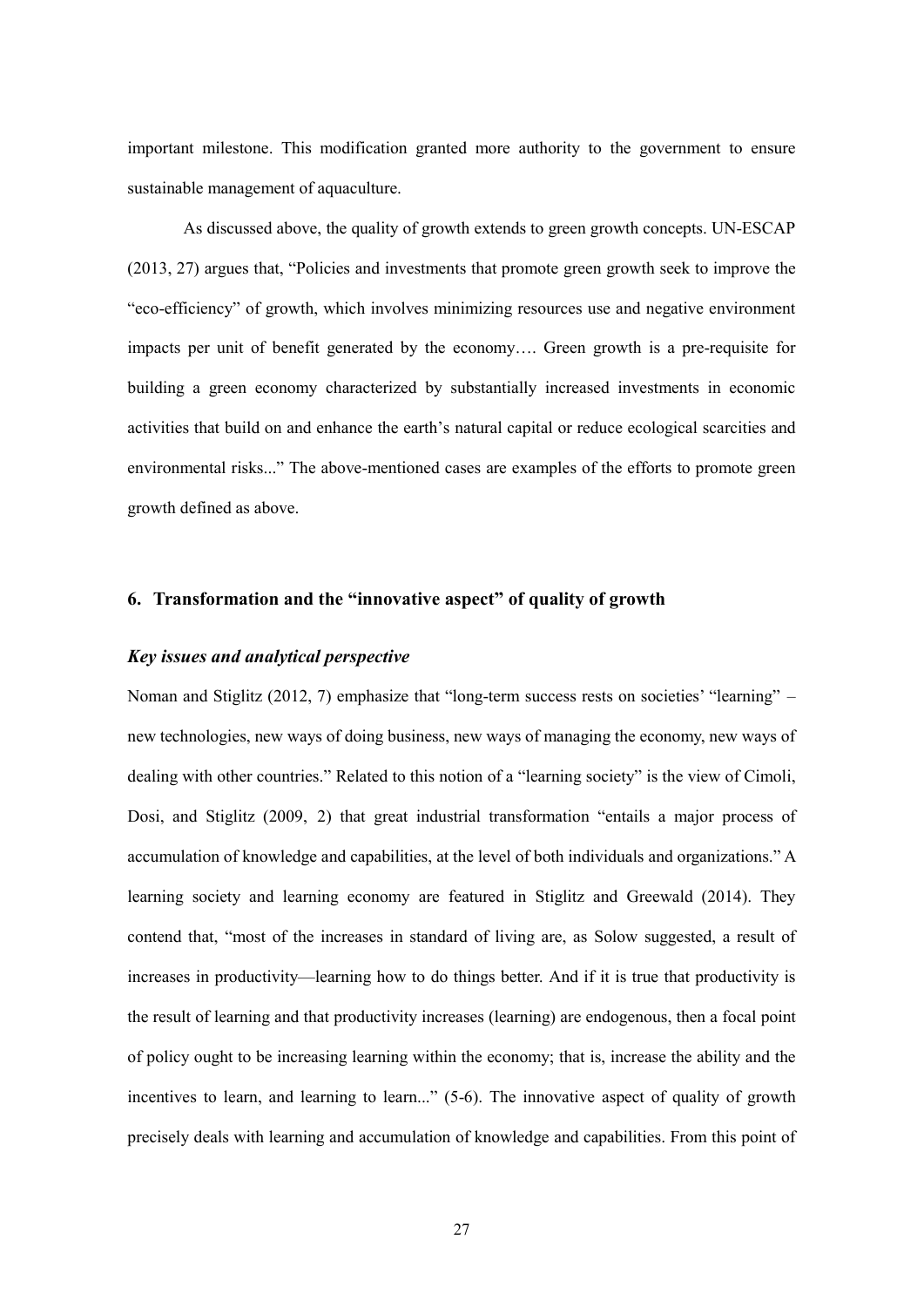view, quality of growth is improved if growth is accompanied by an endogenous process of learning and innovation that would produce further growth with transformation.

As was cited above, the ADB report (2013a, 5) argues that when structural transformation creates a virtuous circle, it leads to higher growth and higher income per capita, and these induce further changes in the structure of the economy. In this virtuous circle, capabilities and learning matter. The report explains that countries' structural transformation patterns differ in both direction and pace due to, along with demand and supply factors and demographic and geographic variables, such factors as (1) good organizational capabilities that encompass all the tacit knowledge necessary to produce a good or deliver a service; and (2) specific policies and actions (e.g. those that pertain to education and the technological learning needed to compete internationally); institutions (that have developed historically and facilitate or retard structural transformation); and politics, which often work jointly to determine the direction and pace of structural transformation.

The APEC leaders' Beijing Agenda for an Integrated, Innovative and Interconnected Asia-Pacific (APEC 2014, 7) not only emphasizes the importance of innovative growth but also its intrinsic relationship with transformation. The Beijing Agenda affirms that, "We realize that the prospects for the shared prosperity of APEC will depend on innovative development, economic reform and growth in the region, which are complementary and mutually reinforcing. We recognize that the Asia-Pacific region is at a crucial stage of economic transformation. We are committed to accelerating the pace of reform and innovation, and exploring new growth areas with the goal of bolstering the position of the Asia-Pacific as an engine of world economic growth."  $(7)^{19}$ 

 $\overline{a}$ 

<sup>&</sup>lt;sup>19</sup> Regarding this aspect, the APEC Growth Strategy stated four years ago: "The adoption of policies that foster an enabling environment of innovative growth will be increasingly crucial for future prosperity. Technology breakthrough and information and communication technologies (ICTs) play a significant role as a primary driver of economic growth, and innovation in new products and services can enhance progress on critical global issues..." (APEC 2010, 6-7)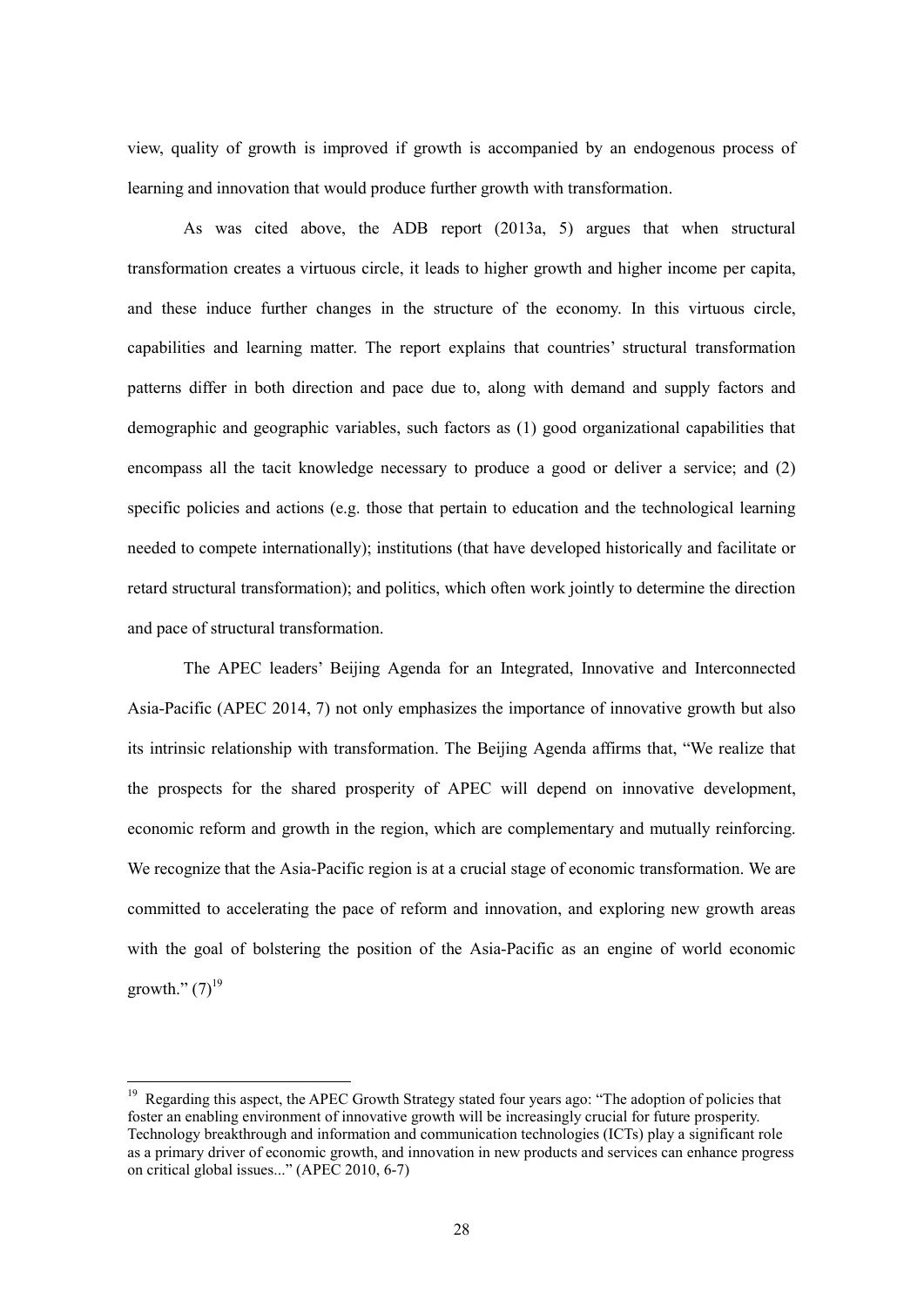Currently, in terms of innovative growth, industries of which main resource is natural capital have much more difficulty investing in knowledge and technological breakthrough than other productive sectors such as manufacturing and services due to the high degree of site specificity caused by the biological nature of this type of production and due to the normally large number of stakeholders (farmers and fishers) involved. In addition to the above, there is the general difficulty appropriating the benefits from knowledge generation. These conditions create higher barriers to investment in knowledge and technology under the market mechanism in general, and especially for activities based on natural capital such as agriculture and fishery. The case of the Cerrado agriculture and agro-industry value chain discussed below could be relevant from this perspective of the innovative aspects of quality of growth.

# *Findings from the case study on the Cerrado agriculture and agro-industrial value chain*

The importance of the innovative aspect of quality of growth could be understood most clearly through the contribution of the Brazilian Agricultural Research Corporation (Embrapa) to the continuous development of Cerrado agriculture and its value chain. This solid and highly effective institution was essential to continuously achieve the technological innovations required for Cerrado agriculture. A strong "national innovation system (NIS)" in the area of agriculture has been developed around the institution of Embrapa in the case of Brazil.<sup>20</sup>

From the perspective of the innovation system, Embrapa could be considered one of the most important hubs or coordinators of the agricultural sector innovation system and a part of NIS. Embrapa established and led the "National System of Agricultural Research" (Brazil. Ministry of Agriculture, Livestock and Supply and JICA 2002, 26 of Part 4). This system has "an excellent structure and aims at the technological development and its diffusion in an efficient and effective manner." The system was designed for collaboration and exchange of technical information among more than 400 organizations over the whole country, with the participation of

 $\overline{a}$ 

<sup>&</sup>lt;sup>20</sup> Regarding the concept of the national system of innovation, see Malerba and Nelson (2012)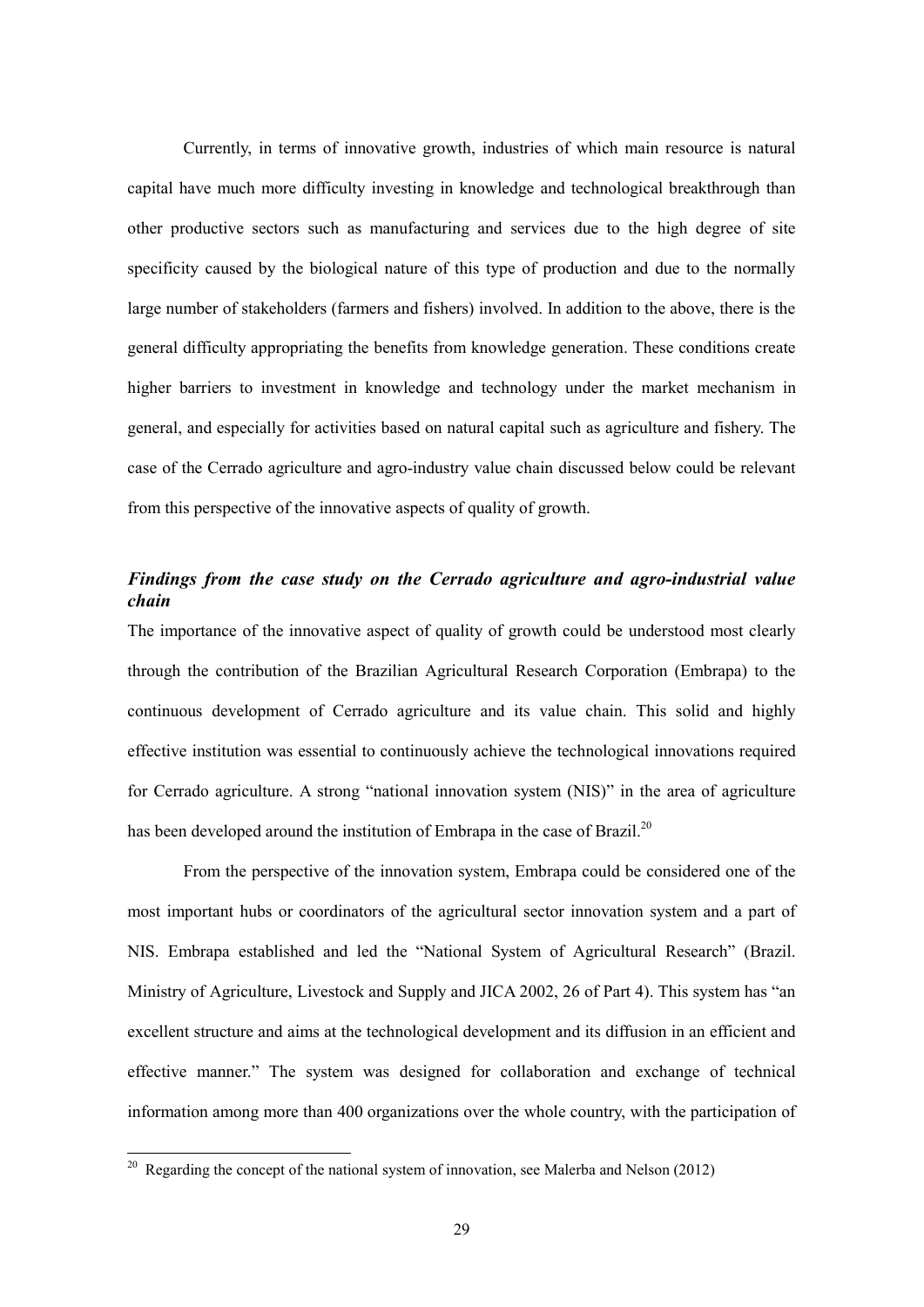state research companies, university research organizations, agricultural research departments in private companies, and others.

# **7. Transformation and "secure growth," including "human security", and resilience aspects of quality of growth.**

### *Key issues*

It is unnecessary to say that, in the transformation process, efforts should be made to minimize natural and human risks to growth. Preparedness or resilience for emergencies, natural disasters, infectious diseases need to be enhanced. Nutrition, food security and food safety should be essential. In other words, human security should be realized. The APEC Growth Strategy included secure growth as an attribute of the quality of growth and stated: "We seek to protect the region's citizens' economic and physical well-being and to provide the secure environment necessary for economic activity." This strategy refers to resilience in relation to preparedness for emergencies and natural disasters: "APEC will identify gaps in disaster risk reduction approaches in the region and develop practical mechanisms to maximize business and community resilience..." (APEC 2010, 9). Japan's Development Cooperation Charter explicitly includes resilience as one of the attributes of high quality growth. It emphasizes that, in the concept of high quality growth, inclusiveness, sustainability should be combined with resilience enabling people to cope with and recover from diverse types of shocks including economic crisis and natural disasters.

## *Findings from case studies*

Secure growth and resilience are the most recent foci of discussion related to quality of growth and are closely related to other attributes such as inclusiveness and sustainability. Further discussion is needed to see if secure growth and resilience can be sufficiently addressed by inclusiveness and sustainability. From the perspective of industrial transformation, the cases of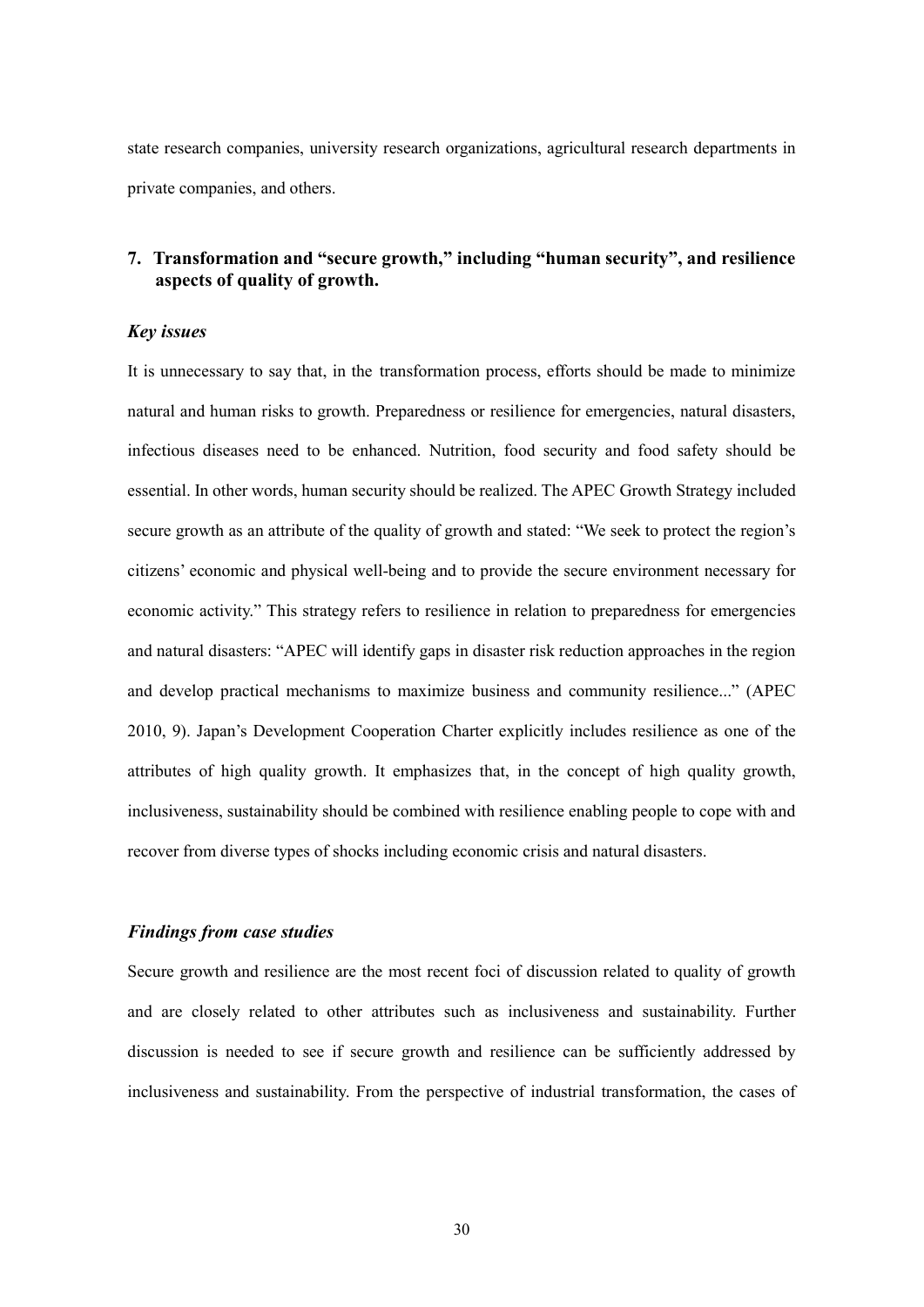Bangladesh garment industry and Chile's salmon farming appear to be relevant. The case studies could provide some insight into the above-mentioned question.

The case of the Bangladesh apparel industry elucidates the secure aspect of industrial transformation. An apparel factory fire in November 2011 that killed 117 workers and the collapse of a building housing several factories located in the outskirts of Dhaka in April 2012, causing the tragic death of 1,129 workers and injuries to about 2,500 workers, brought the occupational security issue to the world's attention. A new study by the International Labour Organization Research Department (ILO 2013) warns that unless a comprehensive set of labor market and social policies are introduced, Bangladesh will be unable to maintain its economic momentum and improve living standards in a sustainable way.

In the case of the Chilean salmon industry, the development of this new industry might have succeeded in creating 'productive employment', or employment that yields sufficient returns to labor to permit workers and their dependents to live at the level of consumption above the poverty line (ILO 2009). However, a part of this 'productive employment' might not be always considered as 'decent work,' or work that provides security (health, pensions, security against job loss), equity (equity of conditions and opportunities for all the workers) and adequacies (appropriate working hours, absence of coercion) (ILO 2012). This is largely due to the lack of well-established labor legislation, including a labor code capable of adequately regulating labor relations at the company level in Chile. For instance, employment without contract and social security for employees was the standard practice in some small-scale salmon farming firms in Chile.

These cases show the necessity of providing the secure environment for economic activity, which is an attribute of quality of growth not fully addressed by inclusiveness and sustainability of growth.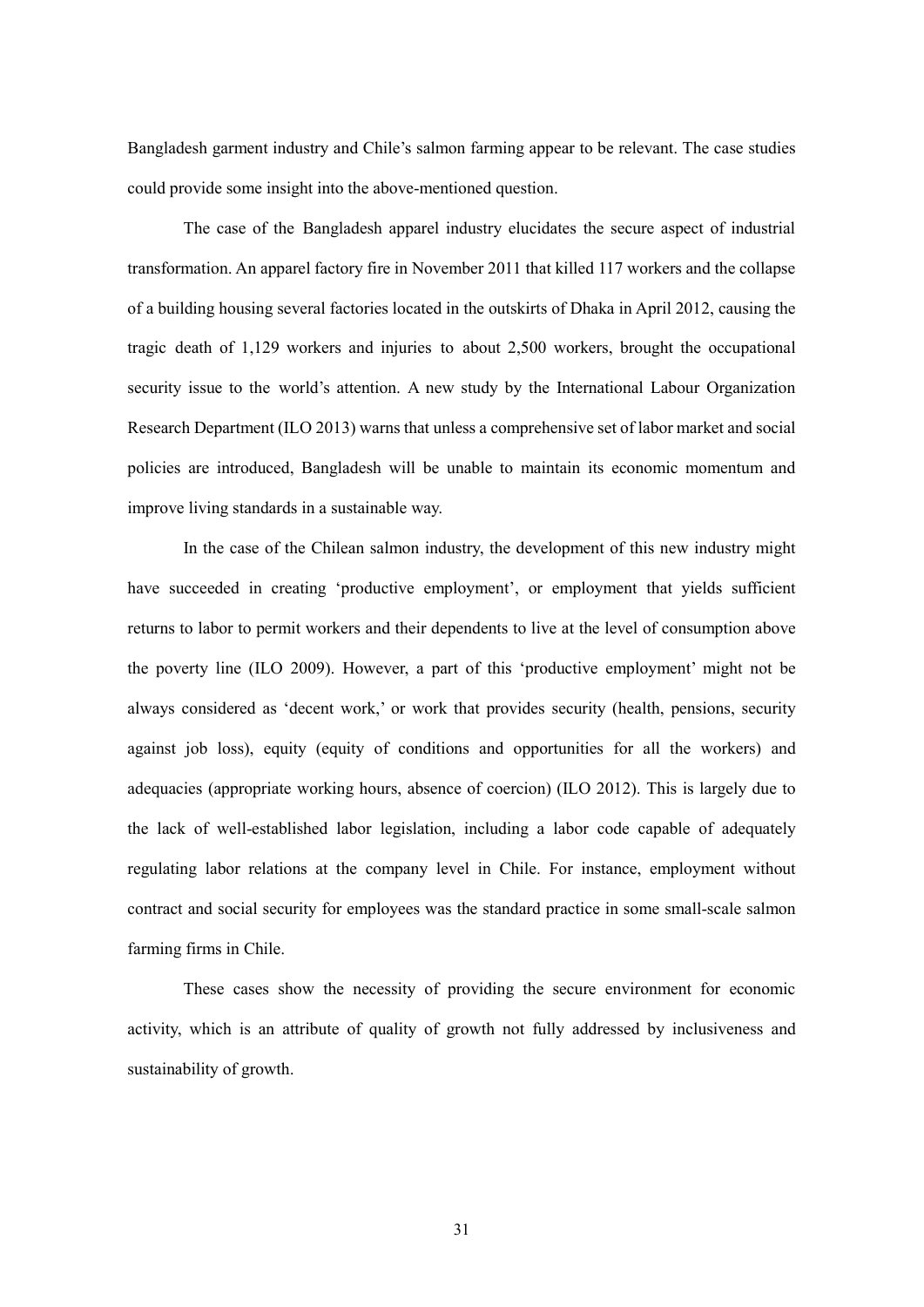# **8. Synergy, trade-offs and other relationships among attributes of quality of growth and transformation**

Both APEC and Summer Davos documents refer to balanced growth. The APEC Growth Strategy states: "We seek growth across and within our economies through macroeconomic policies and structural reforms that will gradually unwind imbalances and raise potential output" (APEC 2010, 2). The Summer Davos 2011 document affirms that, "Imbalances in national economies and the global economy are ingredients of crisis and have to be addressed to mitigate the risks from volatility and uncertainty" (World Economic Forum 2011, 3).

As fiscal balance is an important part of balanced growth, this obviously would limit the capacity of government to increase expenditure to improve quality of growth in terms of some of the attributes. For example, conditional cash transfer (CCT), which effectively contributes to the access of poor people to education and health, has to be carefully carried out within fiscal constraints. The cost of Bolsa Familia, which has been a successful CCT in Brazil that resulted in significant improvement in education and in the decrease of the mortality rate of children under five years of age, was around 0.5% of GDP. Brazil, as a middle-income country, has been able to afford this cost. The benefits of Bolsa Familia have been really remarkable compared with its cost. However, some low-income countries with serious budget constraints could not afford CCT on the same scale as Brazil.

In this regard, the analysis of Lopez et al. (2008) on fiscal policies for better results in terms of quality of growth seems highly relevant. "Fiscal policy is important for allocating resources to maintain a balance between the three key assets of society: human capital, physical capital, and natural capital, which are critical for the quantity and quality of growth....Fiscal policy is therefore a powerful instrument, capable of affecting the orientation of asset accumulation and economic growth in a dramatic way" (p. 17).

From this perspective, a holistic approach to quality of growth while bearing in mind its different attributes together appears to be essential, because there are instances in which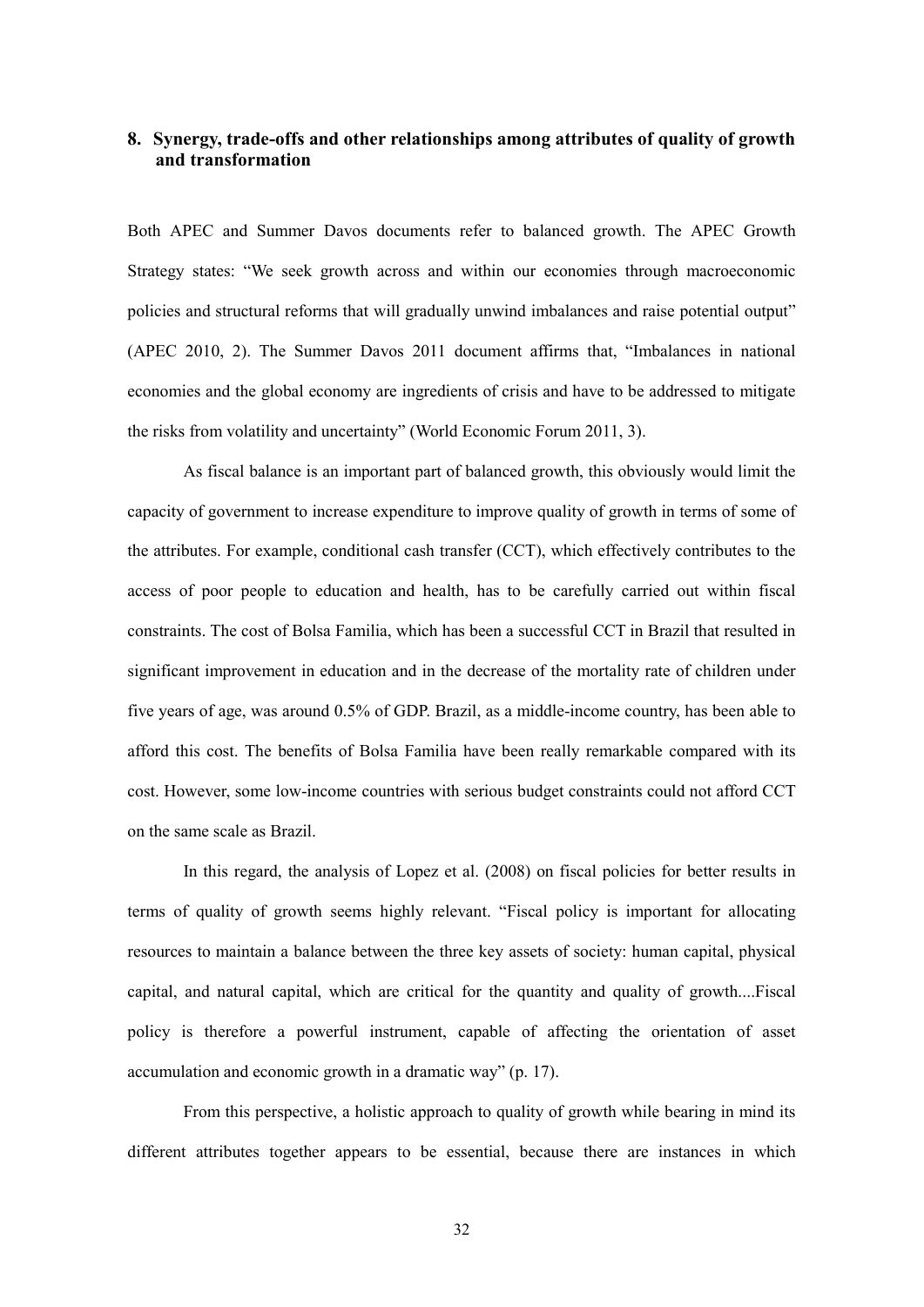transformation and quality of growth could be achieved together and could produce synergies, for example, between inclusiveness, sustainability, and innovative virtuous process, as mentioned in Sections 4, 5 and 6, especially from a long-term perspective. Furthermore, while in the short term, inclusive growth could need external resources to assure people of equal access to opportunities through, among other things, education and health, the necessary resources could be endogenously generated in the medium and long terms by transformation with inclusive growth, due to increases in tax and other revenues derived from expansion of industrial activities or economic transformation. On the other hand, as the investment in three types of capital, human, natural and manufactured capital, is the key for transformation and quality of growth (UN-ESCAP 2013, 7), quality of such investment could be crucial for quality of growth. Japan's Development Cooperation Charter considers it important to catalyze private sector investments to contribute to inclusiveness, sustainability, resilience, and capacity development in order that such investments facilitate "high quality growth."

Not all attributes and transformations can be achieved simultaneously or in the short term. Synergies, trade-offs, priorities and sequences could be important for both transformation and quality of growth agendas. Not only financial resources, but also effective institutions for achievement of high-quality growth are essential. Therefore, a comprehensive and holistic approach could be necessary for "quality of growth" and "transformation" discussion. In this regard, both the APEC Growth Strategy and UN-ESCAP document (2013) provided such approach. The former document states that APEC members cannot continue with "growth as usual" and "the quality of growth" needs to be improved in terms of the five attributes (APEC 2010, 1-2). The latter provided a "framework for quality of growth by building a virtuous cycle of investment in people and nature—a growth path which is more closely aligned with sustainable development" (UN-ESCAP 2013, 30).

33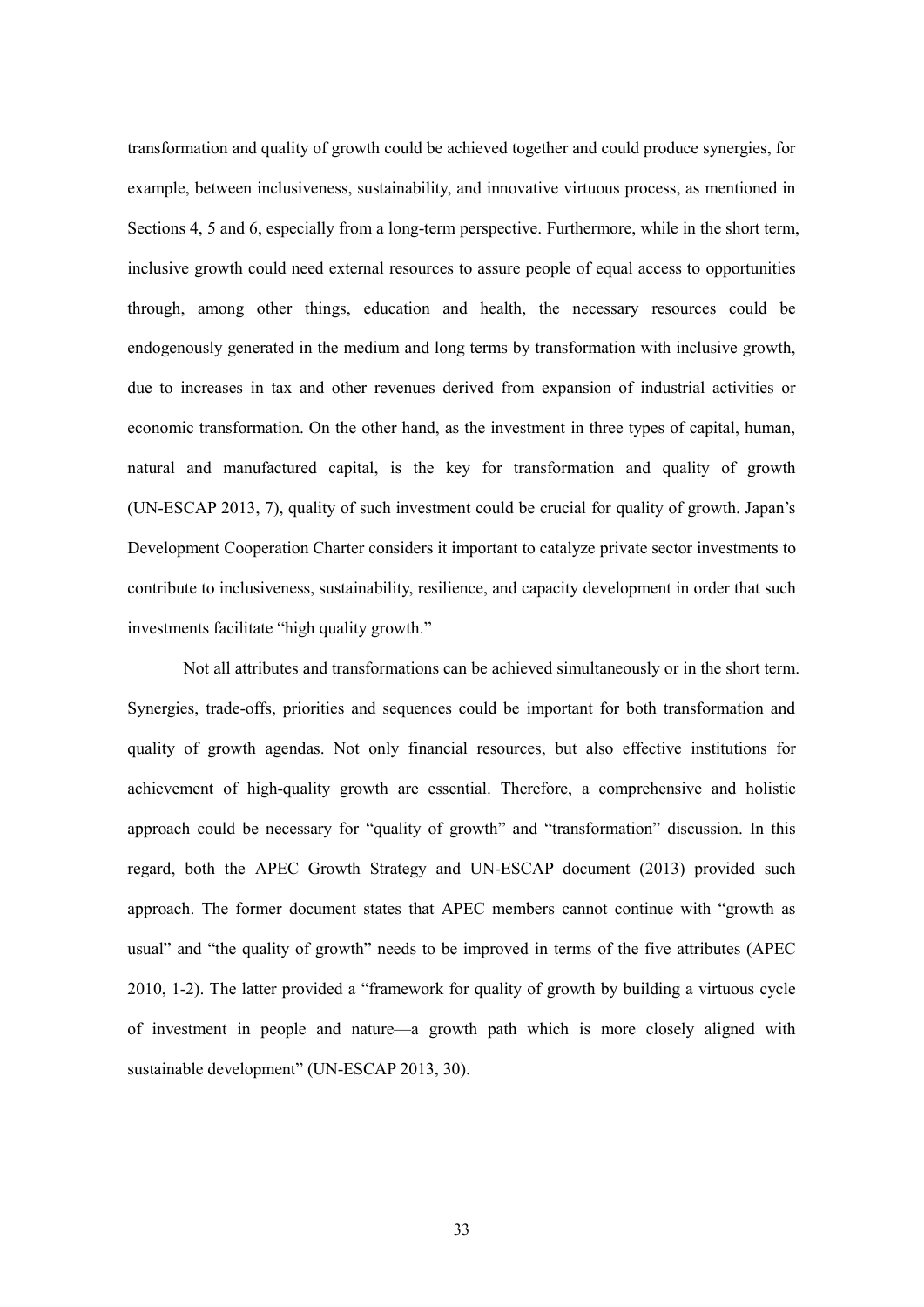## **9. Concluding remarks**

This paper was intended to discuss and gain insights into the interrelationship between transformation and attributes of quality of growth. Based on this discussion, the following points should be highlighted.

First, transformation and quality of growth need to be considered in a holistic manner as a comprehensive target to be achieved. The APEC Growth Strategy could be regarded as a pioneering initiative with a holistic framework to attain such target. For the transformation agenda, the quality of growth with attributes such as being balanced, inclusive, sustainable, innovative and secure, should be fully taken into account, bearing in mind the interrelationship, synergy and trade-offs among them.

Second, as the transformation agenda is different among countries of distinctive characteristics such as those with a high proportion of subsistence agriculture, urbanizing economies, early industrializing economies, those in the middle-income trap, and so on, measures to transform their economies and attain desired attributes of quality of growth could be different, and there is no standard model of growth strategy to address challenges of transformation with growth with improved quality.

Third, it might be more realistic to design measures to attain the desired attributes of growth quality alongside development of specific industries, with which structural transformation is taking place, bearing in mind the specific transformation and quality of growth agendas.

Fourth, on the other hand, the interrelationship among attributes of quality of growth and industrial transformation is complex and, therefore, a holistic and comprehensive approach is needed with due attention to macro-economic balance and stability, fiscal balance, synergy, trade-offs and so on. The discussion on quality of growth and industrial transformation deserves a further in-depth analysis.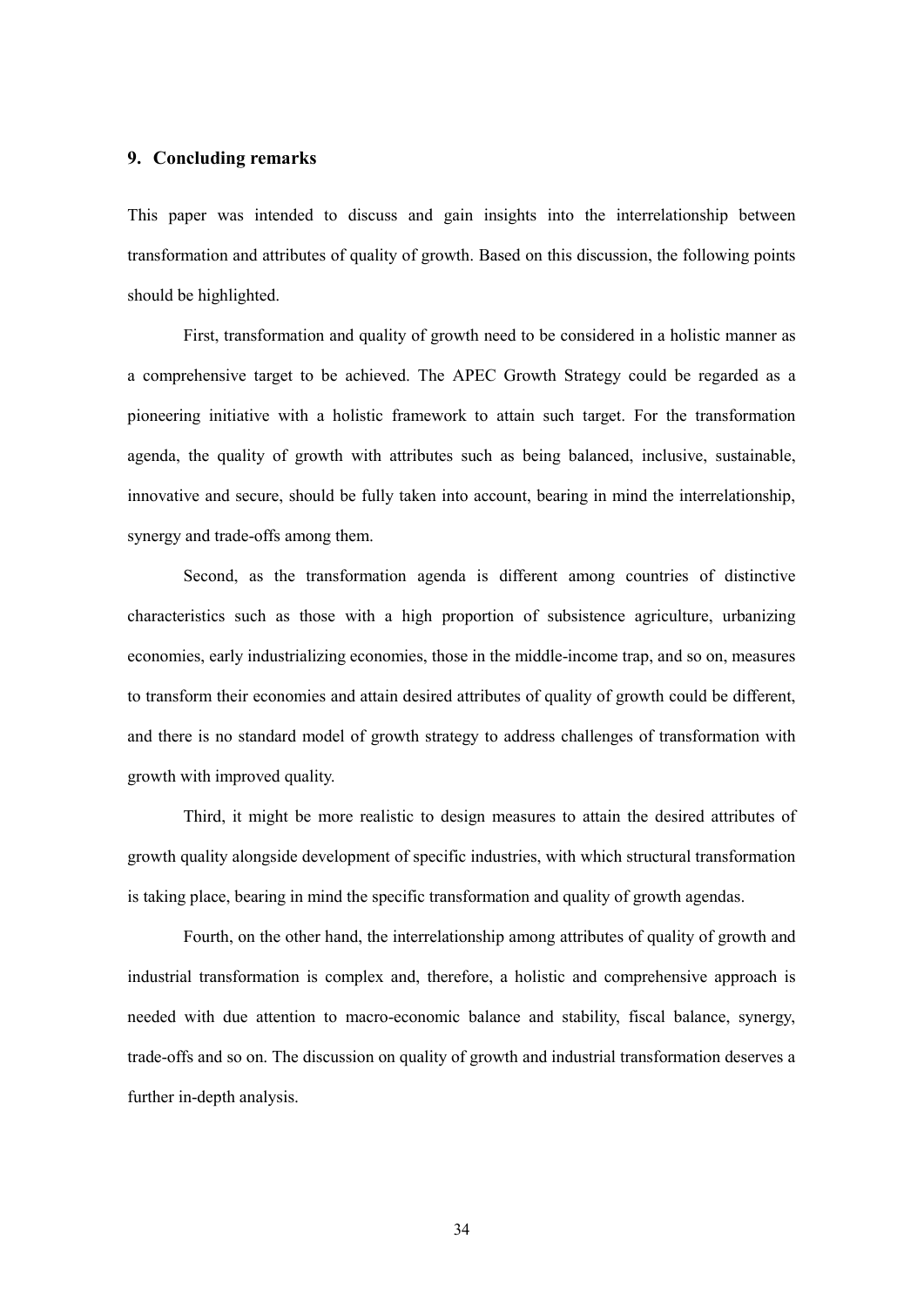#### **References**

- Ali, Ifzal, Juzhong Zhuang and Asian Development Bank. 2007. "Inclusive Growth towards a Prosperous Asia: Policy Implications." Manila: ADB.
- Asian Development Bank. 2009. *Strategy 2020: Working for an Asia and Pacific Free of Poverty*. Manila: ADB
	- ———. 2013a. *Key Indicators for Asia and the Pacific 2013.* Manila: ADB
	- ———. 2013b. *Framework of Inclusive Growth Indicators 2013.* Manila: ADB

Asia Pacific Economic Cooperation (APEC). 2009. "A New Growth Paradigm For a Connected Asia Pacific in the 21st Century." APEC Leaders' Statement. Singapore, 14-15 November. http://www.apec.org/apec/leaders\_\_declarations/2009/aelm\_ growthparadigm.html

-. 2010. "The APEC Leaders Growth Strategy." Yokohama, Japan, 14 November, 2010. http://www.apec.org/Meeting-Papers/Leaders-Declarations/2010/2010\_ael m/growth-strategy.aspx

———. 2014. "Beijing Agenda for an Integrated, Innovative and Interconnected Asia-Pacific." Beijing, Nov. 11. Available at: http://www.apec.org/Meeting-Papers/ Leaders-Declarations/2014/2014\_aelm.aspx

- Athukorala, Prema-Chandra and Archanun Kohpaiboon. 2011. *Thailand in Global Automobile Networks*. Geneva: International Trade Center.
- Brazil. Ministry of Agriculture, Livestock and Supply of Brazil and JICA. 2002. *Japan-Brazil Agricultural Cooperation Programs in the Cerrado Region of Brazil: Joint Evaluation Study.* Tokyo: JICA
- Brazil. Ministry of the Environment. 2010. *Fourth National Report to the Convention of Biological Diversity.* Brasilia: Ministry of the Environment.
- Cimoli, Mario, Giovanni Dosi, and Joseph E. Stiglitz (eds.). 2009. *Industrial Policy and Development: The Political Economy of Capabilities Accumulation.* Toronto: Oxford University Press.
- Fujita, Yasuo. 2011. "What Makes the Bangladesh Local Government Engineering Department (LGED) so Effective? Complementarity between LGED Capacity and Donor Capacity Development Support." JICA Research Institute Working Paper 27. Tokyo: JICA Research Institute.
- High-Level Panel of Eminent Persons on the Post-2015 Development Agenda. 2013. "A New Global Partnership: Eradicate Poverty and Transform Economies Through Sustainable Development." New York: United Nations
- Hosono, Akio. 2013. "Industrial Strategy and Economic Transformation: Lessons from Five Outstanding Cases." Working Papers: Africa Task Force Meeting*.* Tokyo/New York: Japan International Cooperation Agency (JICA) and The Initiative for Policy Dialogue (IPD).

———. 2014. "Catalyzing Transformation for Inclusive Growth." In *Japan and the Development World: Sixty Years of Japan's Foreign Aid and the Post-2015 Agenda*. edited by JICA Research Institute, 45-48 Tokyo: JICA Research Institute.

- Hosono, Akio, Carlos Magno Campos da Rocha, and Yutaka Hongo (eds.). (forthcoming). *Development for Sustainable Agriculture: The Brazilian Cerrado*. New York: Palgrave Macmillan.
- Hossain, Mahabub, Binayak Sen and Yasuyuki Sawada. 2012. "Jobs, Growth and Development: Making of the "Other" Bangladesh." Background Paper for the World Development Report 2013*.* Washington, DC: World Bank
- International Labor Organization (ILO). 2009. *Guide to the New Millennium Development Goals Employment Indicators.* Geneva: ILO.
	- ———. 2012. *Decent Work Indicators in Africa: A First Assessment Based on National Sources.* Geneva: ILO.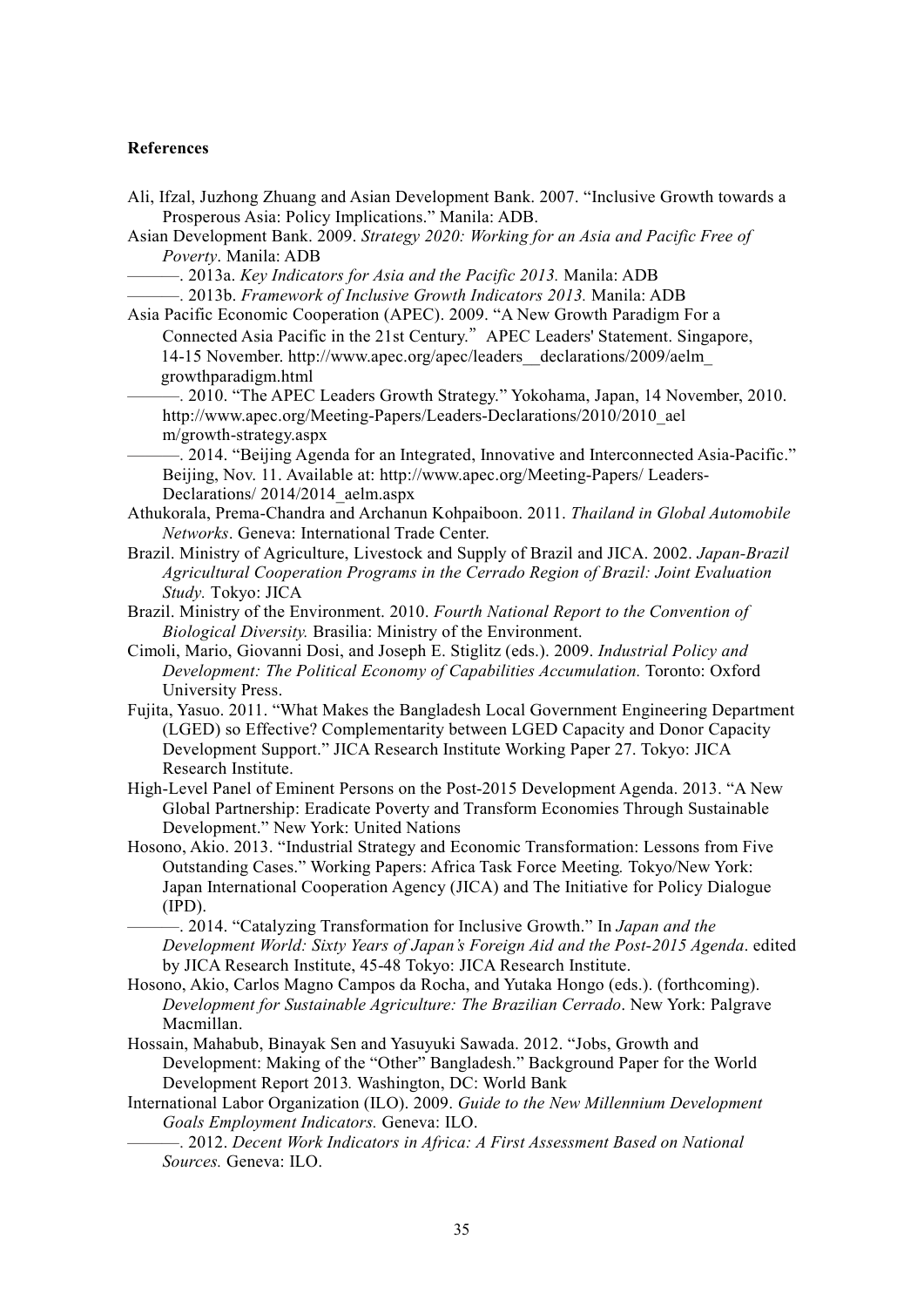———. 2013. *Bangladesh: Seeking Better Employment Conditions for Better Socioeconomic Outcomes.* Geneva: ILO

- Japan. Cabinet Office. 2012. *Annual Report on the Japanese Economy and Public Finance 2012.* Tokyo: Cabinet Office (Japanese Government).
- Japan International Cooperation Agency (JICA) and Japan Bank for International Cooperation (JBIC). 2008. *Report of the Stocktaking Work on Economic Development in Africa and the Asian Growth Experience.* Tokyo: JICA
- Kozuka, Eiji. 2014. "Inclusive Development: Definition and Principles for the Post-2015 Development Agenda" In *Perspective on the Post-2015 Development Agenda.* edited by JICA Research Institute, 109-122. Tokyo: JICA-RI
- Lin, Justin Yifu. 2012. *New Structural Economics: A Framework for Rethinking Development and Policy*. Washington, DC: World Bank.
- Lopez, Ramon, Vinod Thomas and Yan Wang. 2008. "The Quality of Growth: Fiscal Policies for Better Results." Washington, DC: IEG World Bank, IFC and MIGA.
- Malerba, Franco and Richard R. Nelson (eds.). 2012. *Economic Development as a Learning Process: Variation Across Sectoral Systems.* Cheltenham, UK and Northampton, MA, USA: Edward Edgar
- Natsuda, Kaoru and John Thoburn 2011. "Industrial Policy and the Development of the Automotive Industry in Thailand." Oita: Ritsumeikan Center for Asia Pacific Studies (RCAPS) Working Paper No. 11 (5).
- *Nihon Keizai Shimbun*. 2014. "Aquaculture Satisfies the Demand for Fish" (in Japanese), November 3, 9.
- Noman, Akbar and Joseph E. Stiglitz. 2012."Strategies for African Development." In *Good Growth and Governance for Africa: Rethinking Development Strategies*, edited by A. Noman, K. Botchwey, H. Stein, and J.E. Stiglitz, 3-47. Oxford and New York: Oxford University Press.
- Noman, Akbar, Kwesi Botchwey, Howard Stein and Joseph E. Stiglitz (eds.). 2012. *Good Growth and Governance in Africa: Rethinking Development Strategies.* Oxford: Oxford University Press.
- Ohno, Izumi. 2013. "An Overview: Diversity and Complementarity in Development Efforts." In *Eastern and Western Ideas for African Growth: Diversity and Complementarity in Development Aid,* edited by Kenichi Ohno and Izumi Ohno, 1-29. Abingdon: Routledge.
- Organization for Economic Co-operation and Development (OECD). 2008. *Natural Resources and Pro-Poor Growth: The Economics and Politics.* Paris: OECD
	- ———. 2011. *Towards Green Growth.* Paris: OECD
- Rhee, Yung Whee. 1990. "The Catalyst Model of Development: Lessons from Bangladesh's Success with Garment Exports." *World Development* 18 (2): 333-346.
- Sakai, Mitsuo and Ken-ichi Ishida. 2002. "Pacific Salmon Ranching in Southern Chile: Evaluation of a Project-type Technical Cooperation by JICA." *Proceedings of International Commemorative Symposium 70th Anniversary of The Japanese Society of Fisheries Science.*
- Sano, Edson Eyji, Benedito Rosa, Jorge Luis Silva Brito and Laerte Guimaraes Ferreira. 2008. "Mapeamento Semidetalhado do uso da Terra do Bioma Cerrado." *Pesquisa Agropecuaria Brasileira* 43 (1): 153-156.
- Stiglitz, Joseph and Bruce Greenwald. 2014. *Creating a Learning Society: A New Approach to Growth, Development, and Social Progress.* New York: Columbia University Press.
- The Economist (2010). "The Brazilian Agriculture: Miracle of Cerrado". *The Economist*  (August 2010). London: The Economist
- United Nations Conference on Sustainable Development (UNCSD). 2012. "The Future We Want." https://rio20.un.org/rio20/documents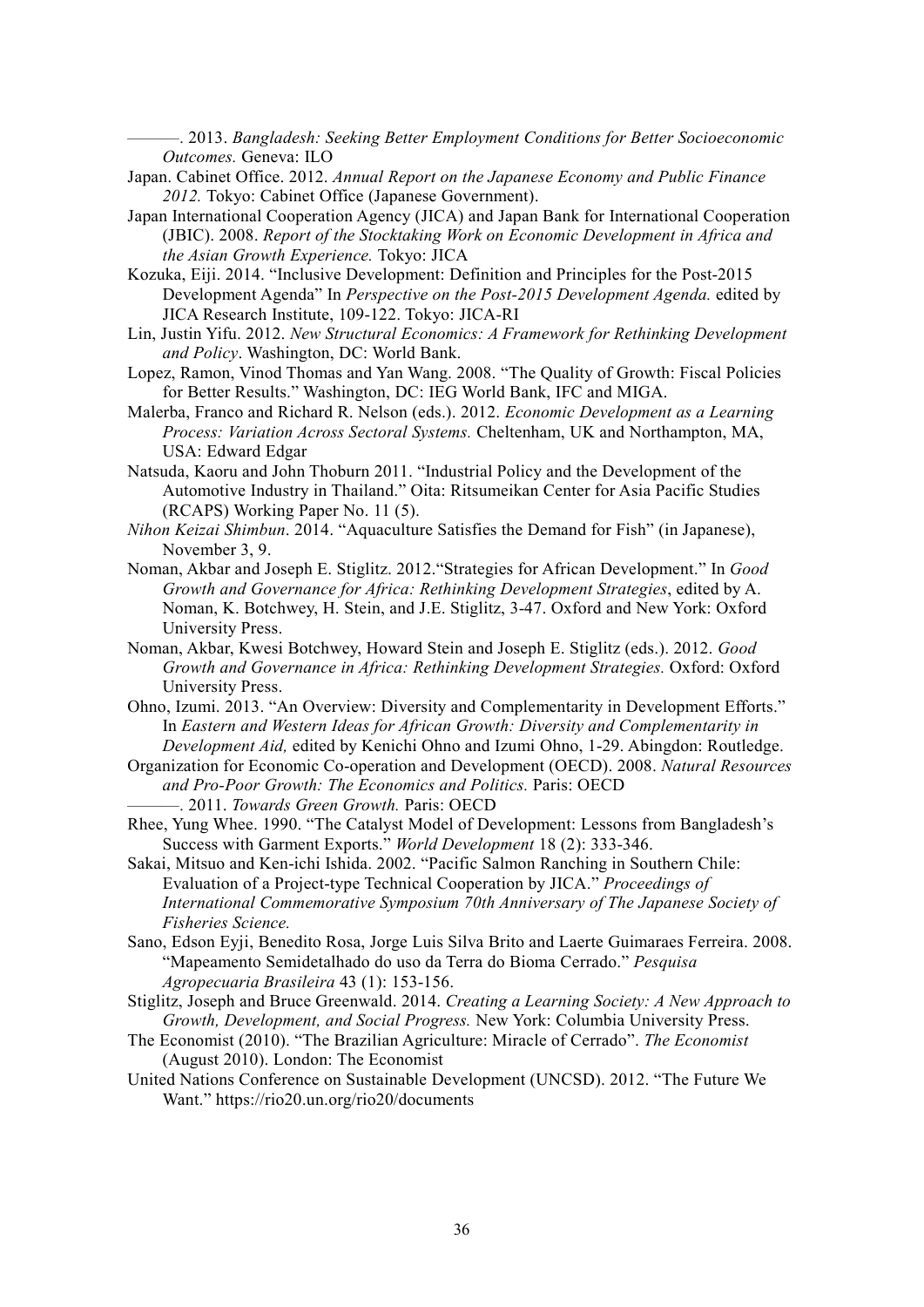- United Nations Conference on Trade and Development (UNCTAD). 2012. "Bangladesh Sector-Specific Investment Strategy and Action Plan: G20 Indicators for Measuring and Maximizing Economic Value Added and Job Creation from Private Investment in Specific Value Chain." Pilot Study Results. Accessed January 28, 2013. http://unctad.org/Sections/diae\_dir/docs/diae\_G20\_Bangladesh\_en.pdf>
- United Nations Economic and Social Commission for Asia and the Pacific (UN-ESCAP). 2013. *Shifting from Quantity to Quality: Growth with Equality, Efficiency, Sustainability and Dynamism.* Bangkok: UN-ESCAP.
- United Nations Environment Program (UNEP). 2013. *Towards a Green Economy,* Nairobi: UNEP.
- Vinod, Thomas, Mansoor Dailami, Ashok Dhareshwar, Daniel Kaufmann, Nalin Kishor, Ramon Lopez and Yan Wang. 2000. *The Quality of Growth.* Washington DC: World Bank.
- Wang, Xiaolin, Limin Wang and Yan Wang. 2014. *The Quality of Growth and Poverty Reduction in China.* Heidelberg: Springer.
- World Bank. 2012. *World Development Report 2013:Jobs.* Washington DC: World Bank.
- World Economic Forum. 2011. *Annual Meeting of the New Champions 2011: Mastering Quality Growth.* Dalian: World Economic Forum Summer Davos in Asia
- Yamashita, Shoichi. 2004. "Development of Automobile Parts Industry and Formation of Export Platform in Thailand (in Japanese)." International East Asia Research Center. ASEAN-Auto Project. No. 04 (1).
- Zhuang, Juzhong and Ifzal Ali. 2010. "Poverty, Inequality, and Inclusive Growth in Asia" In *Poverty, Inequality, and Inclusive Growth: Measurement, Policy Issues, and Country Studies,* edited by Juzhong Zhuang, 1-32*.* London: Anthem Press and Manila: ADB.